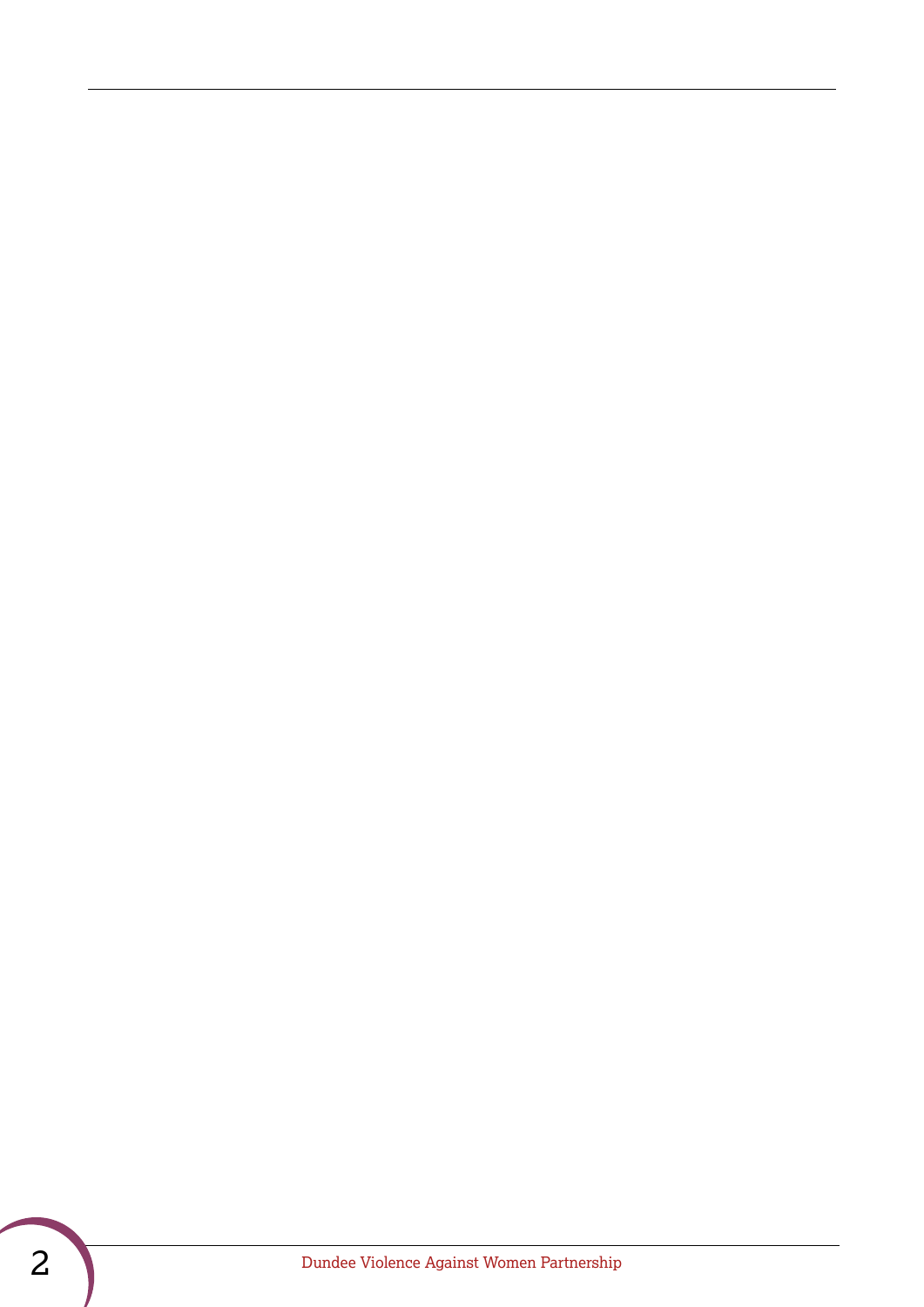# **Contents**

|                          | 1. Context, Purpose and Scope of the Guidance <b><i>manument</i></b> 1                                                  | 5 <sup>5</sup> |
|--------------------------|-------------------------------------------------------------------------------------------------------------------------|----------------|
| $\overline{\mathbf{2.}}$ | Relevant Legislation <b>Executive Service Service Service Service Service Service Service Service Service Service S</b> | $\overline{7}$ |
| 3.                       | <b>Dundee VAW Partnership Position Statement manufacturers</b>                                                          | 9              |
| 4.                       | Indicators of Commercial Sexual Exploitation <b>EXIC EXIC EXIC EXIC EXIC EXIC EXIC EXC</b> II                           |                |
|                          | 5. Risk Factors and Impact <b>Executive Strategier 13</b>                                                               |                |
|                          |                                                                                                                         | 17             |
|                          | 7. Addressing Complex Trauma <b>Manual Accord Addressing Complex Trauma</b>                                             | 27             |
|                          |                                                                                                                         | 31             |
|                          | 9. Appendices <b>Manual According to the Street According Contract According to According 33</b>                        |                |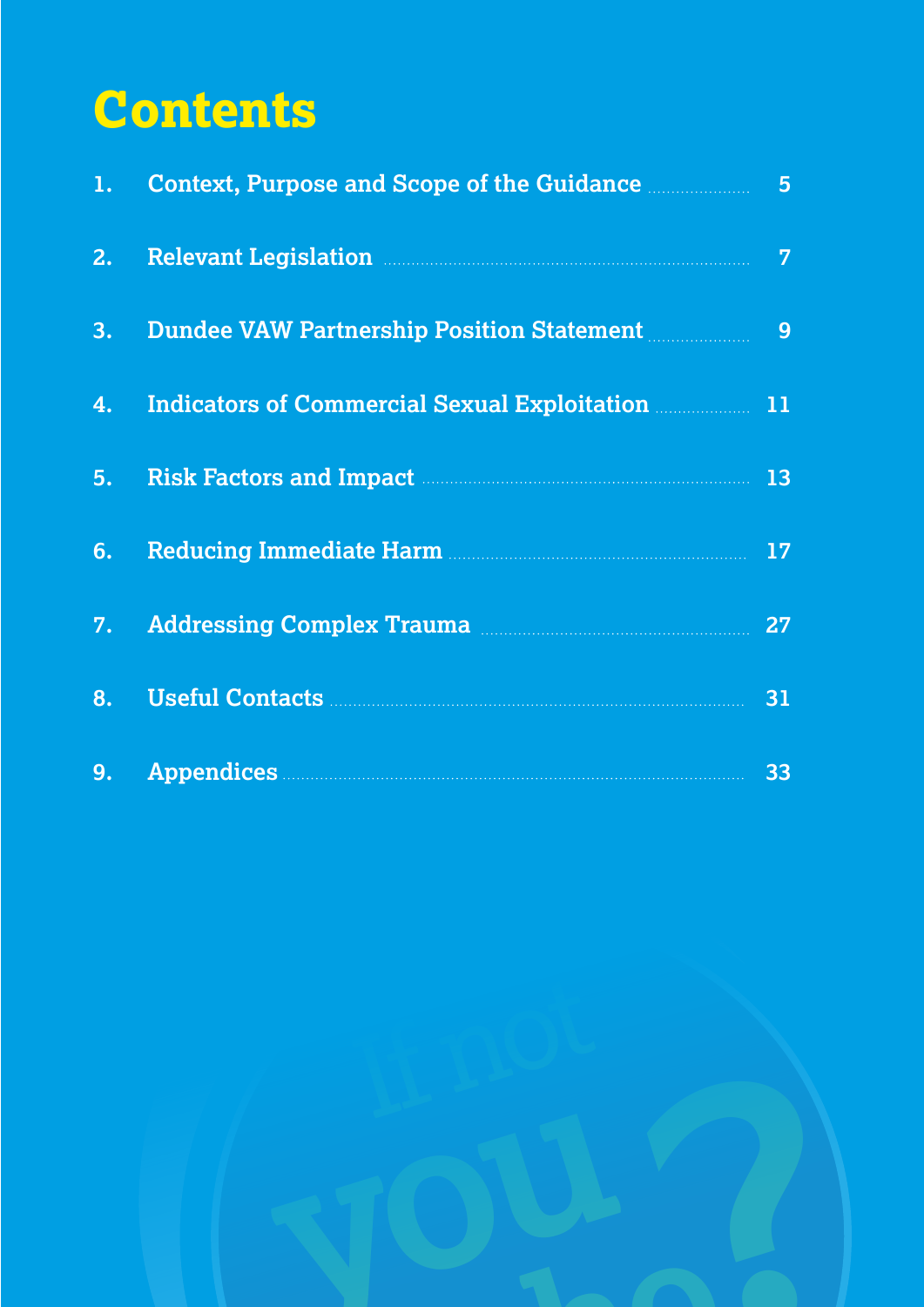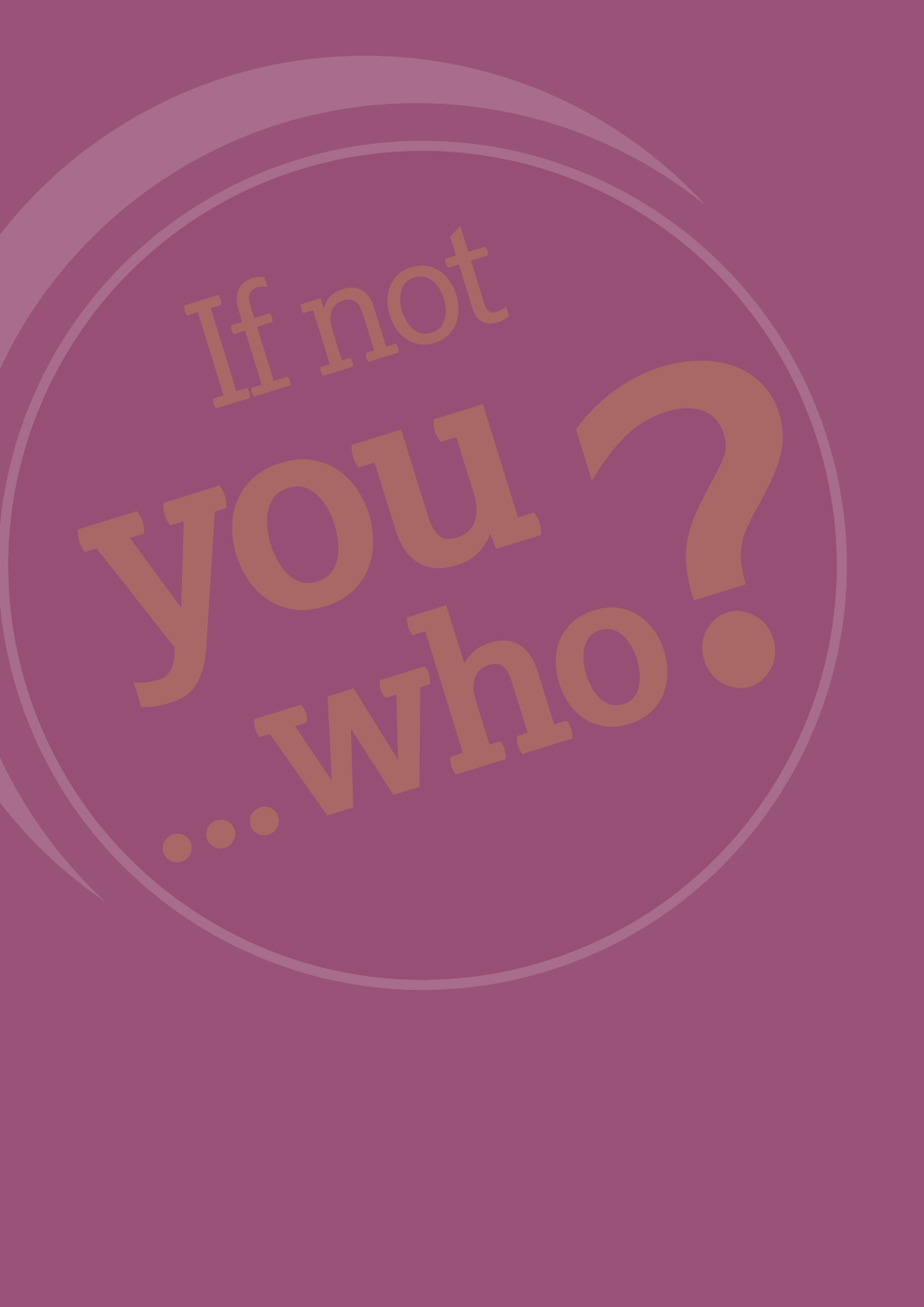# **Context, Purpose and Scope of the Guidance**

# **Context**

This guidance has been developed by the Dundee Violence Against Women Partnership (VAWP) working group on commercial sexual exploitation.

## **Purpose**

The implementation of this guidance is intended to assist professionals, police, social care teams, voluntary sector partners, health and education (hereinafter referred to as practitioners) to effectively, consistently and safely respond to people involved in commercial sexual exploitation including:

- early identification of commercial sexual exploitation cases.
- reducing the risk once these cases are identified.
- initiating proportionate and effective joint short, and longer-term plans, in order to support the victim and deal effectively with perpetrators of crime.
- maintaining and enhancing public confidence in the partner agencies, to respond safely and proportionately to commercial sexual exploitation and,
- facilitating the effective use of legislative powers, national guidance and best practice, in order to protect those living in Dundee from harm.

The guidance should:

- outline the processes involved in identifying and supporting victims, and how the agencies involved at each stage can best co-ordinate their actions and,
- provide a framework for sharing of information to assist the disruption of commercial sexual exploitation.

## **Scope**

This guidance refers to the geographical area covered by Dundee City Council. This geographical area is also the concern of Police Scotland, D Division and NHS Tayside.

This guidance can be applied to all victims or potential victims of commercial sexual exploitation, however, there is a focus on female victims which is explained below. Any victims of CSE aged less than 18 years of age must be dealt with under **multi-agency child protection procedures** which can be found on **https://www.dundeeprotectschildren.co.uk/sites/default/files/docs/Inter-AgencyCPInstructions.pdf**. Where the age of a victim is uncertain and there are reasons to believe they may be a child it must be presumed they are a child and be dealt with under child protection arrangements pending verification of their age.

Where a child is thought to be at risk of significant harm, the primary concern will be for their safety and the planning process must reflect this.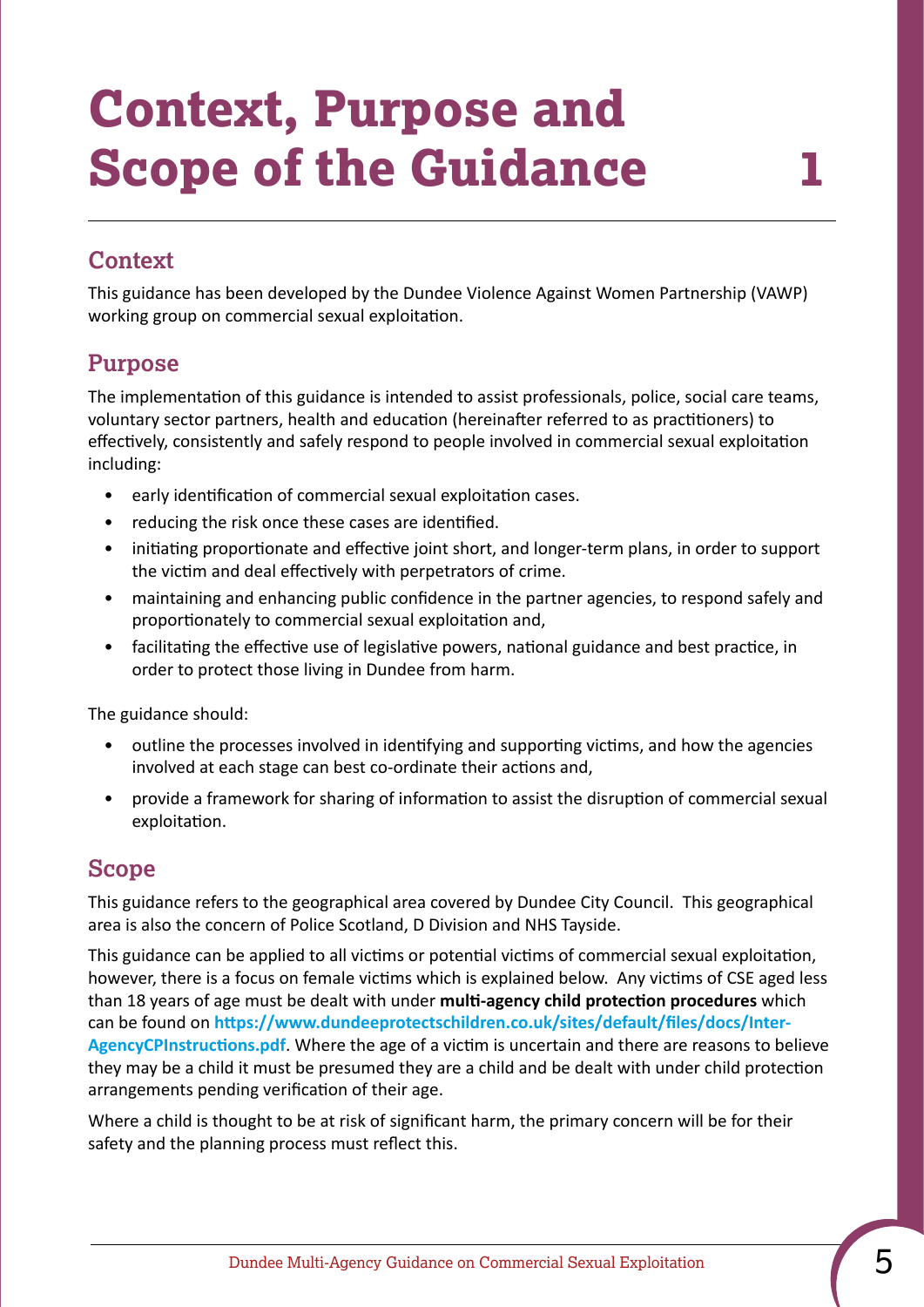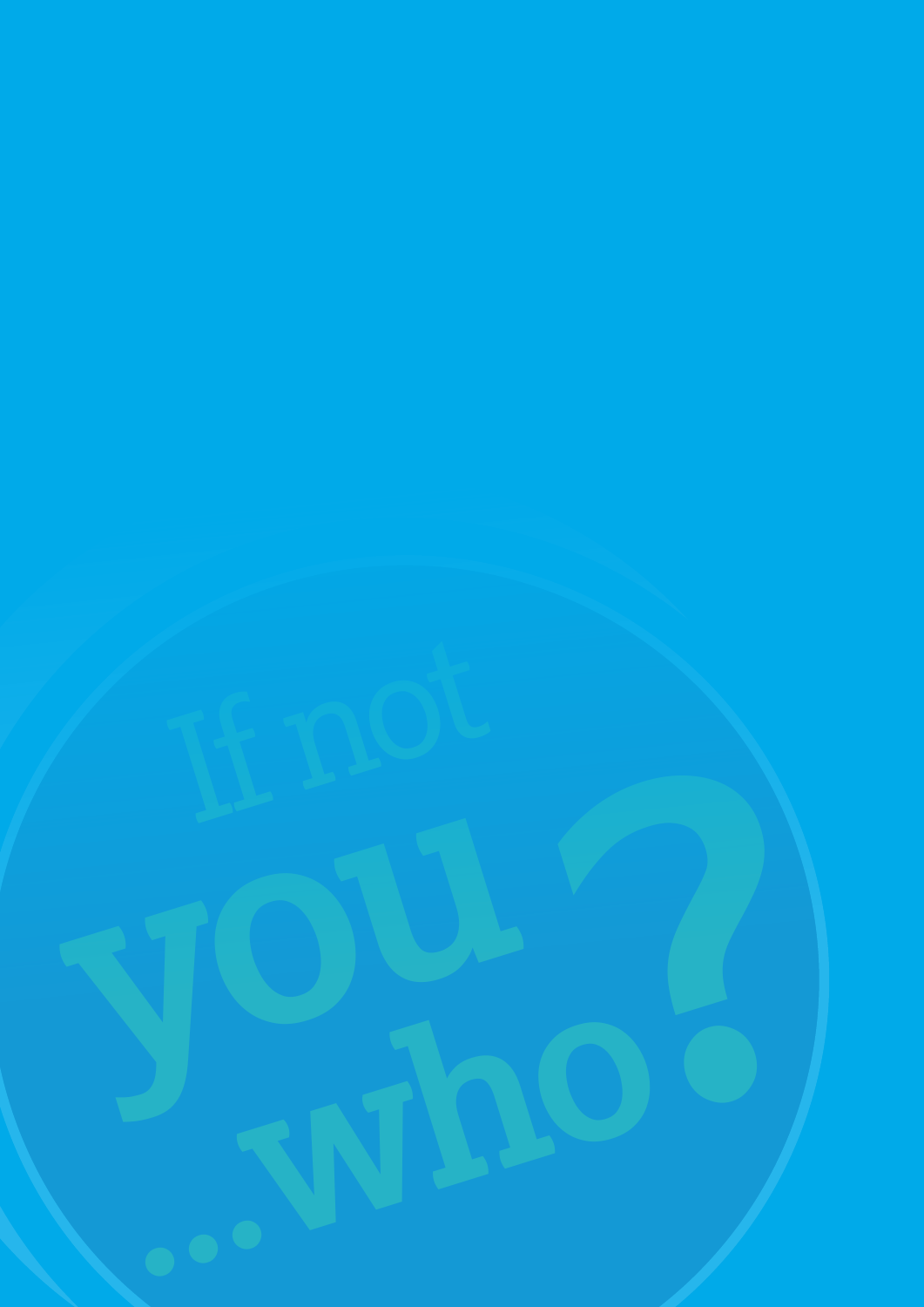# **Relevant Legislation 2**

# **Human Rights Based**

There are several international measures and instruments which address CSE/prostitution from a human rights perspective. These identify prostitution as a form of violence against women; an obstacle to gender equality; and a violation of human rights, and include obligations to reduce the demand for sexual services which underpins it. They include:

- 1949 UN Convention for the Suppression of the Traffic in Persons and the Exploitation of the Prostitution of Others (articles 1, 2 and 6).
- 1966 UN International Covenant on Economic, Cultural, and Social Rights (article 10).
- 1979 UN Convention on the Elimination of all forms of Discrimination against Women (CEDAW) includes the right not to experience the 'exploitation of prostitution' (article 6).
- 1994 UN Plan of Action for the Elimination of Harmful Traditional Practices affecting the Health of Women and Children.
- 2000 Protocol to Prevent, Suppress and Punish Trafficking in Persons especially Women and Children, supplementing the UN Convention against Transnational Organised Crime (also known as the Palermo Protocol). The Palermo Protocol states parties shall adopt or strengthen legislative or other measures, such as educational, social or cultural measures, including through bilateral and multilateral cooperation, to discourage the demand that fosters all forms of exploitation of persons, especially women and children that leads to trafficking (UNOHCHR, 2013) (article 9).
- 2005 Council of Europe Convention on Action against Trafficking in Human Beings requires member states to 'discourage the demand that fosters all forms of exploitation of persons, especially women and children that leads to trafficking' (Article 6).
- EU Directive 2011/36/EU on preventing and combating trafficking in human beings and protecting its victims with member states needing to establish or strengthen measures to discourage and reduce demand.

# **Current Scottish Legislation**

#### **Human Trafficking – (within UK or Foreign Travel)**

Human Trafficking and Exploitation (Scotland) Act, 2015 Section 1(1) – Trafficking for the purposes of exercising control, direction or influence over prostitution.

#### **Brothel Keeping/Immoral Earning**

Brothel Keeping/Immoral Earnings - Criminal Law (Consolidation)(Scotland) Act, 1995, Section  $11(1)(a)$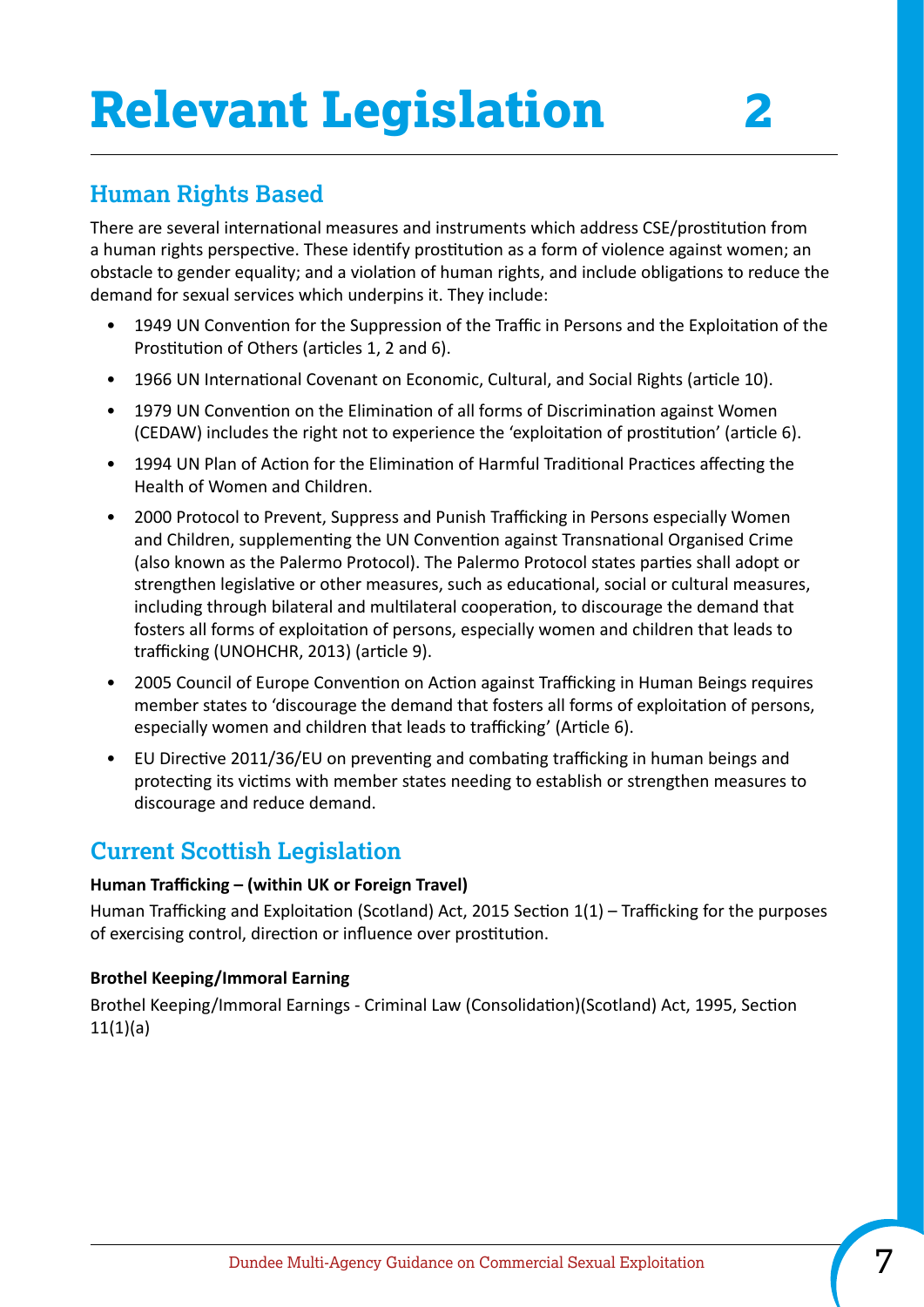#### **On Street Prostitution**

Civic Government (Scotland) Act, 1982, Section 46 (1). The Lord Advocates Guidelines to Chief Constables on the Enforcement of Soliciting and Loitering Offences by Prostitutes should be followed when a person is committing an offence under this section.

#### **On Street Prostitution (in relation to the purchaser)**

Section 2 of the Prostitution (Public Places) (Scotland) Act, 2007. The Lord Advocates Guidelines to Chief Constables on the Enforcement of Soliciting and Loitering Offences by Prostitutes should be followed when a person is committing an offence under this section.

### **Policies**

Equally Safe: Scotland's Strategy for preventing and eradicating violence against women and girls (June 2014)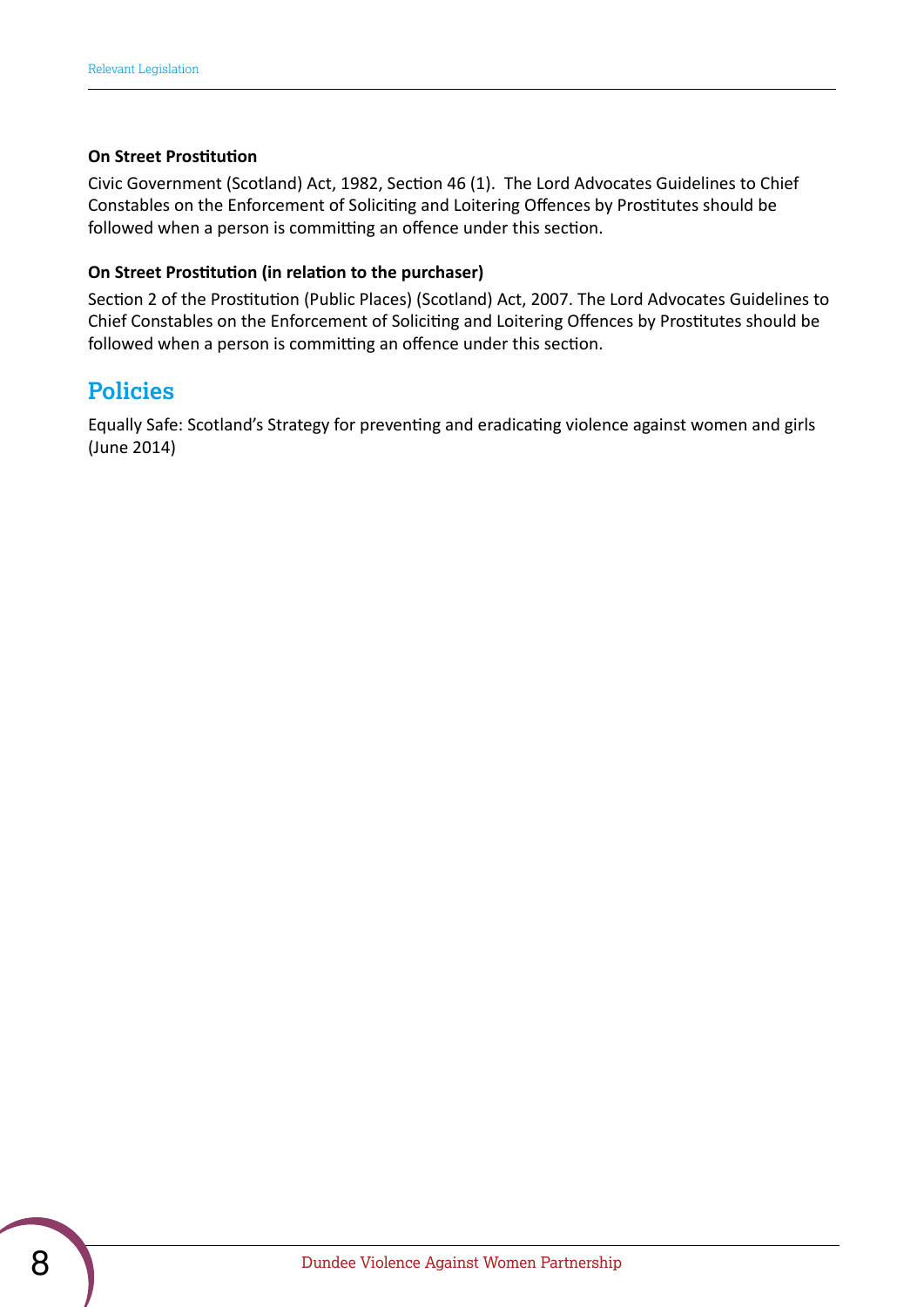# **Dundee Violence Against 3 Women Partnership Position Statement (Commercial Sexual Exploitation (CSE))**

#### **The Dundee Violence Against Women Partnership recognises:**

- that CSE is a significant social problem affecting individuals, families and communities in the city. The majority of those involved in CSE in Dundee are adult women, however, the VAWP also recognises that men and young people may be involved in CSE. All those affected by this issue are vulnerable and at risk of significant harm and when young people are involved a specific approach is required in line with child protection procedures.
- that women involved in CSE find it difficult to fully participate in the life of the city and are marginalised within communities.
- that there is a need to develop a proactive approach to support women to exit, and to tackle the wider issues of social marginalisation and gender inequality which women face.

Crucially there is also a need to recognise the harm caused by those who perpetrate CSE (the majority of whom are men) by demonstrating that their criminal and anti-social behaviour diminishes the quality of life for all residents of the city. More broadly, there is a need to address the people in Dundee who think it is acceptable to buy sex and the impact this has on individuals, communities and the city more generally.

## **The reality on the ground:**

Women involved in prostitution routinely and regularly experience violence, abuse, homelessness, poverty and substance use.

# **The Dundee Violence Against Women Partnership:**

- **• rejects** the view that CSE (including prostitution) is a valid form of work and / or a civil right, which should simply be legalised and regulated.
- **• believes** that CSE is harmful to the all involved.
- **• advocates** that those involved require appropriate support to reduce the intrinsic harm and increase their options for exiting prostitution.

What we know about men who buy sex is that they are a small percentage of the male population. There is no specific profile i.e. they are normal men of all ages, married/unmarried, working/not working, educated/not educated. What they have in common is a feeling of entitlement that they can buy women's bodies.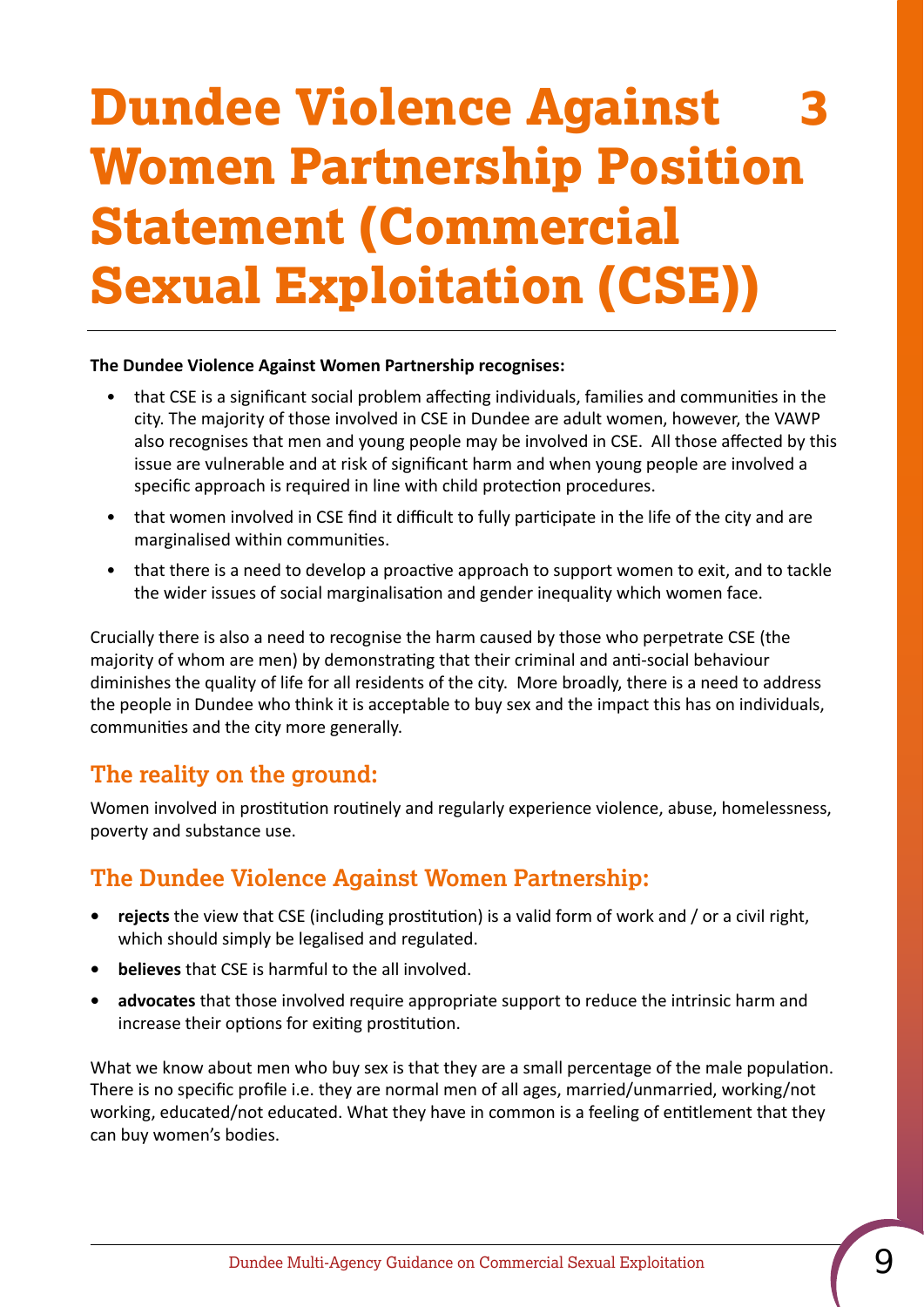

Quote is from Punternet - a website which allows men to review their experiences with prostitution.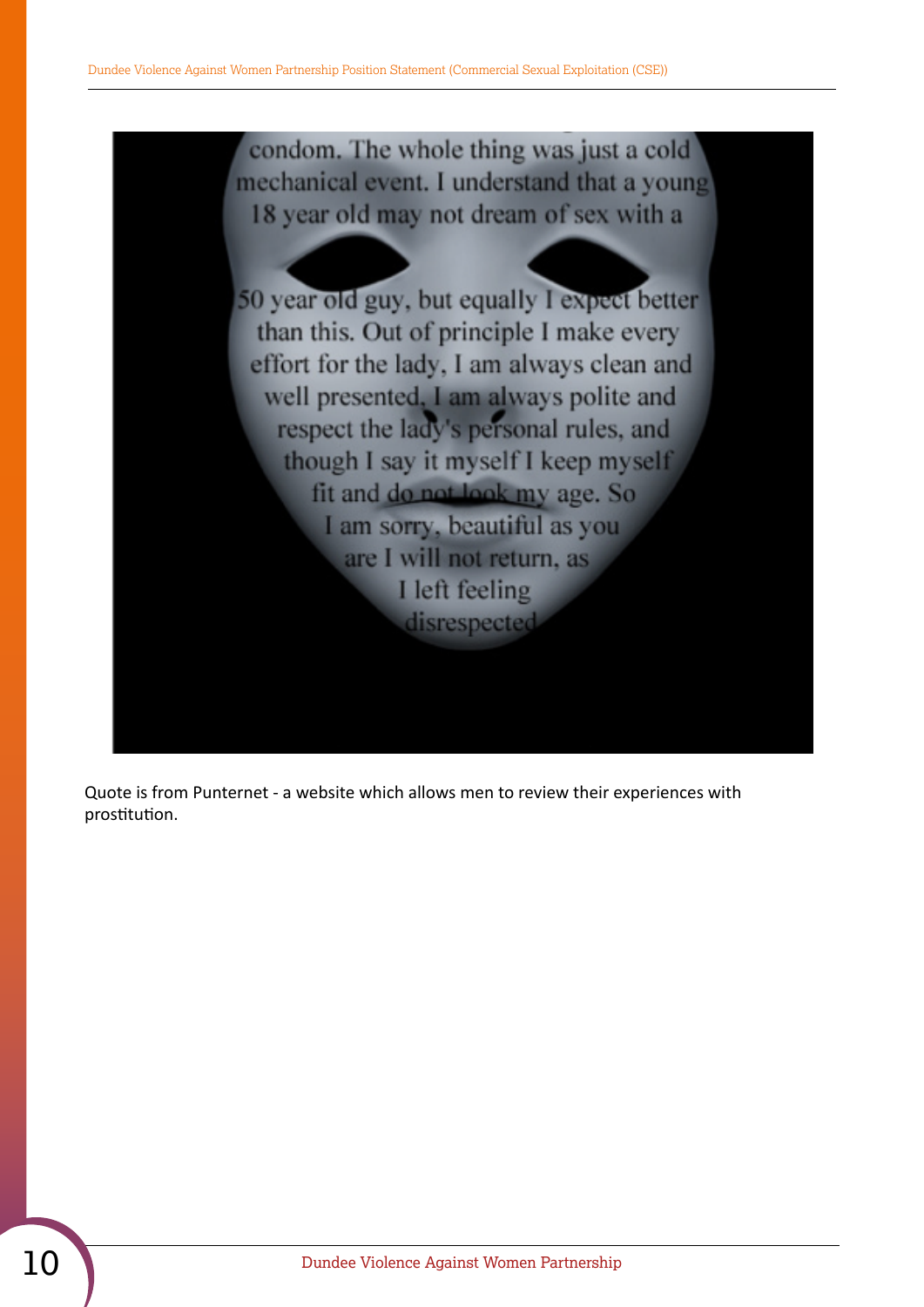# **Indicators of Commercial 4 Sexual Exploitation**

Signs professionals should be alert to:

| Women sofa surfing/unstable accommodation                                                                                                                                                                             | Method of payment for substances and/or<br>alcohol – is sex being exchanged for them?                                                                                                                                                 |
|-----------------------------------------------------------------------------------------------------------------------------------------------------------------------------------------------------------------------|---------------------------------------------------------------------------------------------------------------------------------------------------------------------------------------------------------------------------------------|
| Being main provider financially for a partner                                                                                                                                                                         | Difficulty getting to appointments during<br>normal working hours                                                                                                                                                                     |
| Disclosure of child sexual abuse or domestic<br>abuse                                                                                                                                                                 | Evidence to suggest control or domination by a<br>partner or pimp                                                                                                                                                                     |
| Signs of trafficking (Appendix 9)                                                                                                                                                                                     | There may be particular presentations in sexual<br>and reproductive care with vaginal and urinary<br>tract infections, STIs, pelvic pain injury to the<br>genitals, unplanned pregnancies and repeated<br>terminations of pregnancies |
| Shows signs of physical or psychological abuse,<br>look malnourished or unkempt, anxious/<br>agitated or appear withdrawn, depressed and<br>neglected. They may have untreated injuries<br>(including from self-harm) | May show signs of physical abuse, including<br>bruising, scarring and cigarette burns<br>(Appendix 6)                                                                                                                                 |
| They may have no access to their own money                                                                                                                                                                            | Be alert to women who are regularly being<br>picked up by men in cars or being met by<br>men loitering outside the accommodation they<br>are in                                                                                       |
| Women escorted from where they live to<br>where they work and back and appear never to<br>go out socially.                                                                                                            | Women working long hours or having no or<br>few days off.                                                                                                                                                                             |
| Sexual debris such as condoms, used tissues<br>or calling cards                                                                                                                                                       | Male callers day and night only for a short time                                                                                                                                                                                      |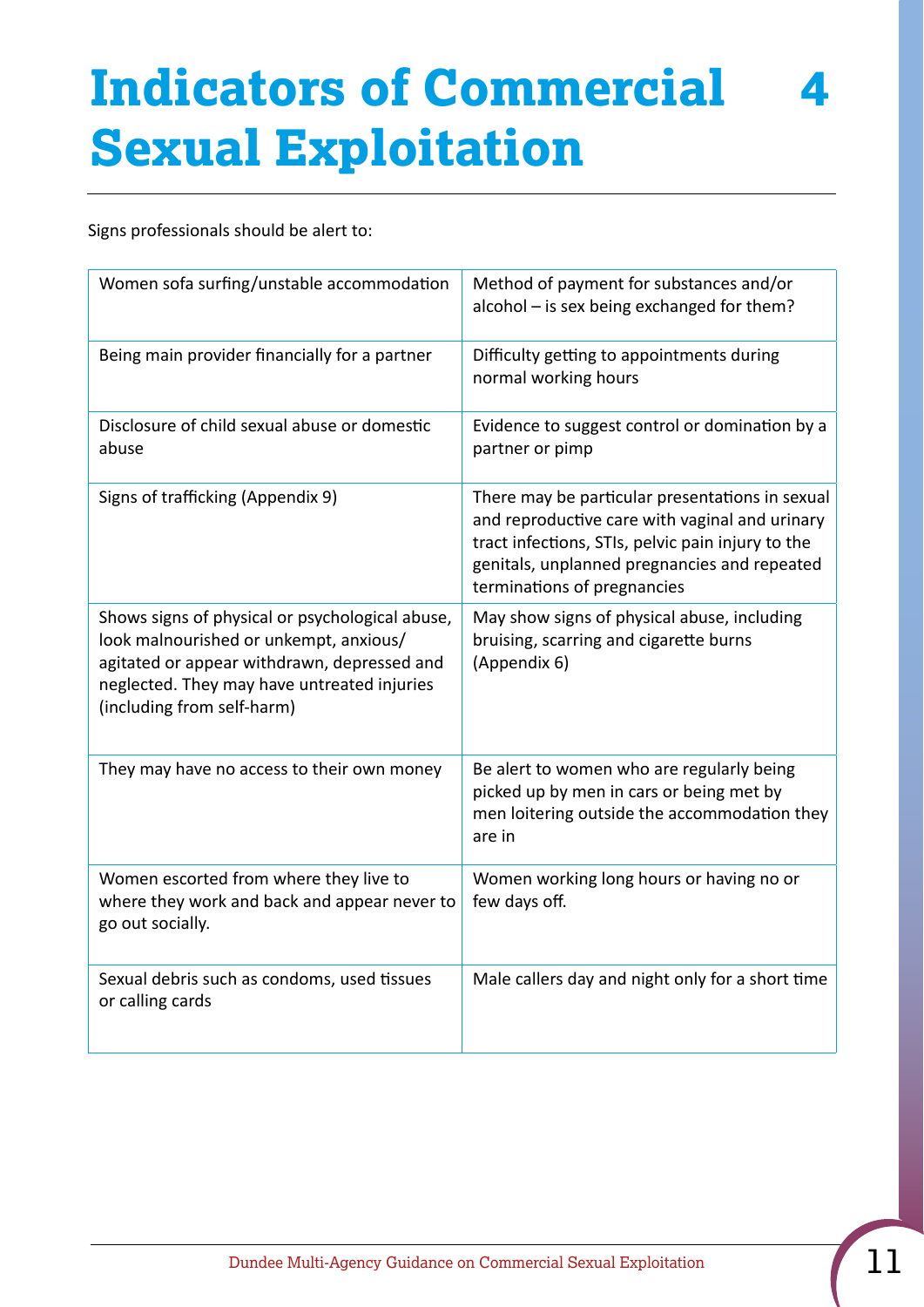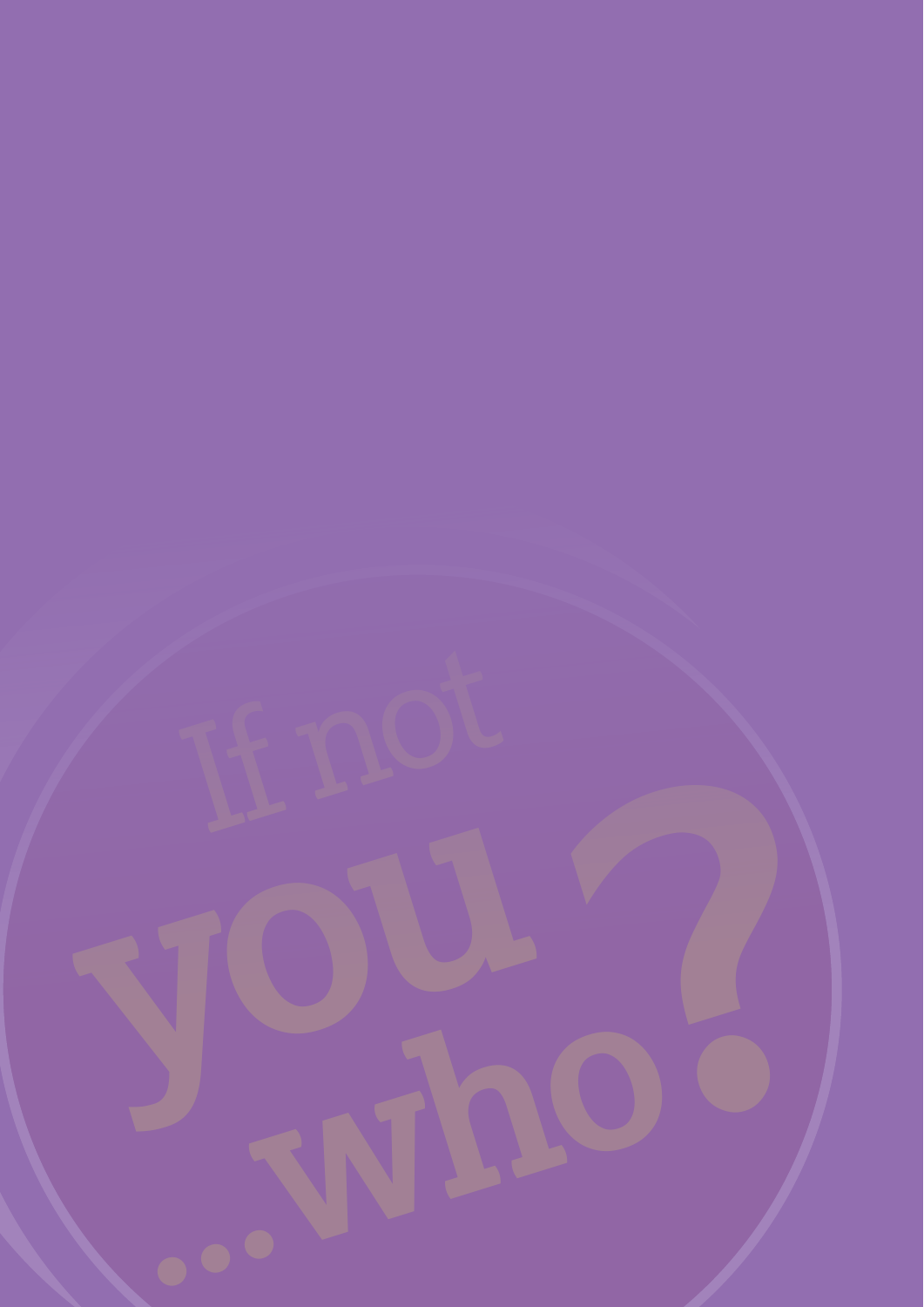## **Risk Factors**

The characteristics of "social exclusion" are associated with the risks of involvement in prostitution and remain risks well into adulthood. These can include:

| Untreated or poorly managed mental health<br>problems                                                                                                  | Family breakdown and experiences of<br>being "looked after" outside the family-<br>inconsistency in placements and staff contact                       |
|--------------------------------------------------------------------------------------------------------------------------------------------------------|--------------------------------------------------------------------------------------------------------------------------------------------------------|
| Experience of childhood sexual and physical<br>abuse - no action taken against the abuser                                                              | Parental drug and alcohol use, mental health<br>problems and/or involvement in prostitution.                                                           |
| Underachievement at school and lack of<br>employment skills/unemployment.                                                                              | Insecure housing/homelessness.                                                                                                                         |
| Poverty- in particular lone parenting and lack<br>of familial, financial and structural supports<br>which afford women other options                   | Domestic abuse                                                                                                                                         |
| A lack of knowledge about prostitution and not<br>knowing what they were getting themselves<br>involved in, particularly it's mental health<br>impact. | The belief that they have freely chosen to<br>become involved and do not associate their<br>experiences, which led to involvement, as<br>exploitation. |

# **Impact**

It is widely acknowledged that CSE adversely affects physical, sexual and mental health and is a serious public health issue. The health impact of CSE can be profound, both as a result of coping with the consequences of exploitation and because of the greater exposure to violence and other forms of abuse inherent in this activity. CSE impacts on women, children, men and communities. Impact<br>
It is widely acknowledged that CSE adversely affects physical, sexual and mental health and is a<br>
serious public health issue. The health impact of CSE can be profound, both as a result of copin<br>
with the consequen

Many people being exploited have already experienced significant neglect, violence and abuse. A small Scottish study highlighted that 50% had been in local authority care and 93% had been roofless/homeless. These are people whose vulnerabilities are exploited for others pleasure and gain and who may need additional services to deal with harms.

# **Emotional and Psychological Harm**

Research has highlighted there is harmful emotional and psychological impacts on both men and women in prostitution. Many studies show that those who sell sex need to develop coping A small needs assessment of men and women involved in prostitution in Ayrshire and Arran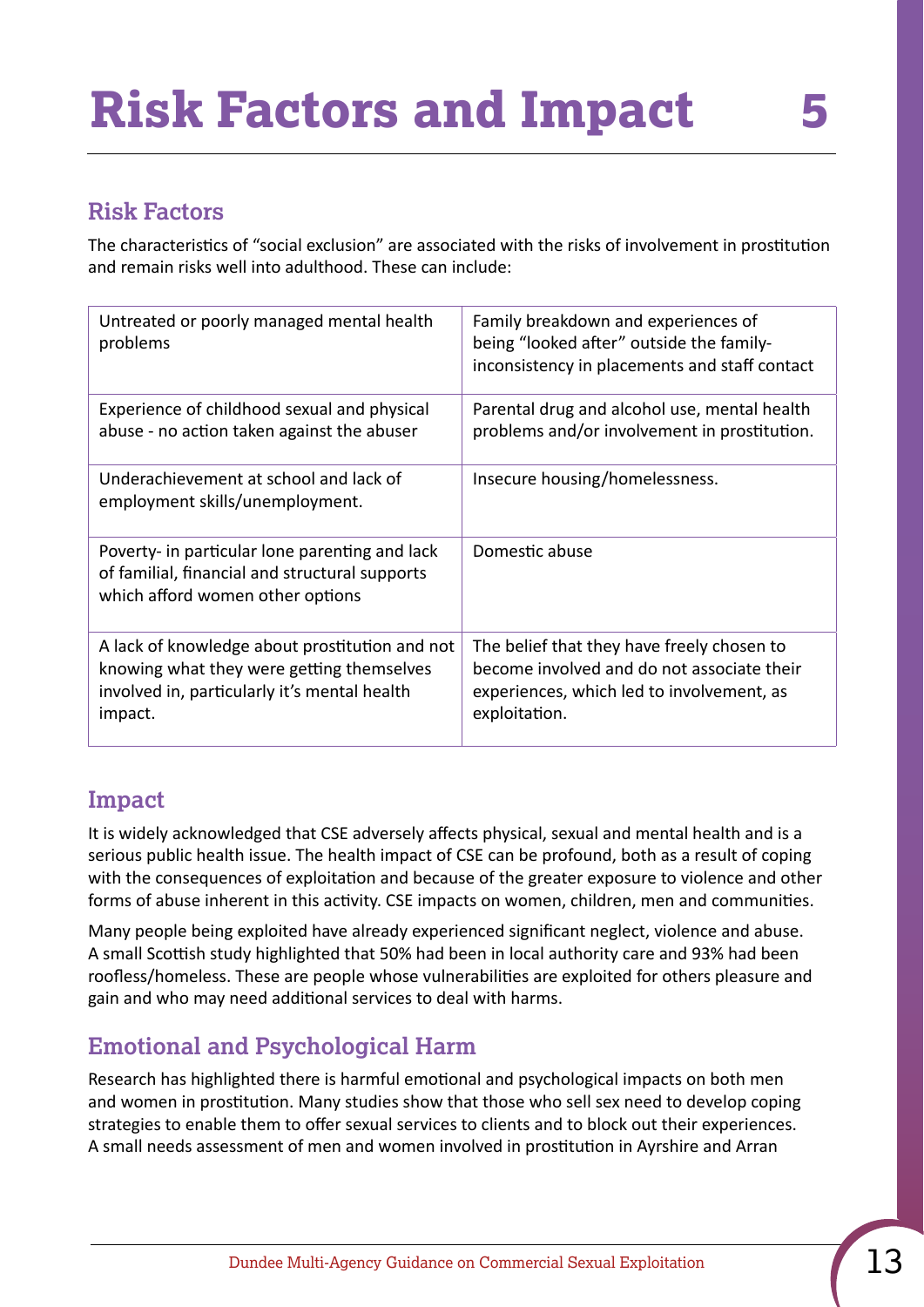(Connell J 2008) found 93% suffered depression and 78.5% had self-harmed. According to NHS Scotland CSE is linked with chronic mental health problems;

- depression.
- suicidal thoughts.
- dependence on drugs/alcohol as a coping mechanism.
- mood swings and low self-esteem.
- PTSD and complex PTSD and
- dissociation.

# **Physical Harm**

In Scotland, studies with both men and women in prostitution have also shown high levels of violence with clients the most likely source. 91% were concerned about their safety during prostitution, 78% of women in street prostitution had experienced violence from buyers. One study found that 73 % of respondents were exposed to physical assaults, rapes, confinement and threats of murder. On top of physical harm is negative impacts on physical health. According to NHS Scotland CSE is also linked with chronic or recurrent physical, sexual and reproductive health problems:

- untreated health problems including gastrointestinal disorders, injuries.
- STIs including HIV, Syphilis and Hepatitis.
- pelvic inflammatory disease.
- cervical cancer.
- period problems.
- infertility or
- unplanned pregnancies and repeat terminations of pregnancy.

# **Cultural Harm**

The sex industries need inequality to exist and encourage discrimination and objectification of women. Some believe it supports a "conducive culture" for violence against women. These industries' existence encourages inequality and objectification and the attitudes that contribute to making women more vulnerable. The negative impact of prostitution on the "clients' is often overlooked. Buying sex can have a significant long-term impact on men's sense of self-worth and self-esteem. One Scottish study found that 25% of men who had bought sex in prostitution expressed "significant regret or shame" about having done so.

For more information see Appendix 2.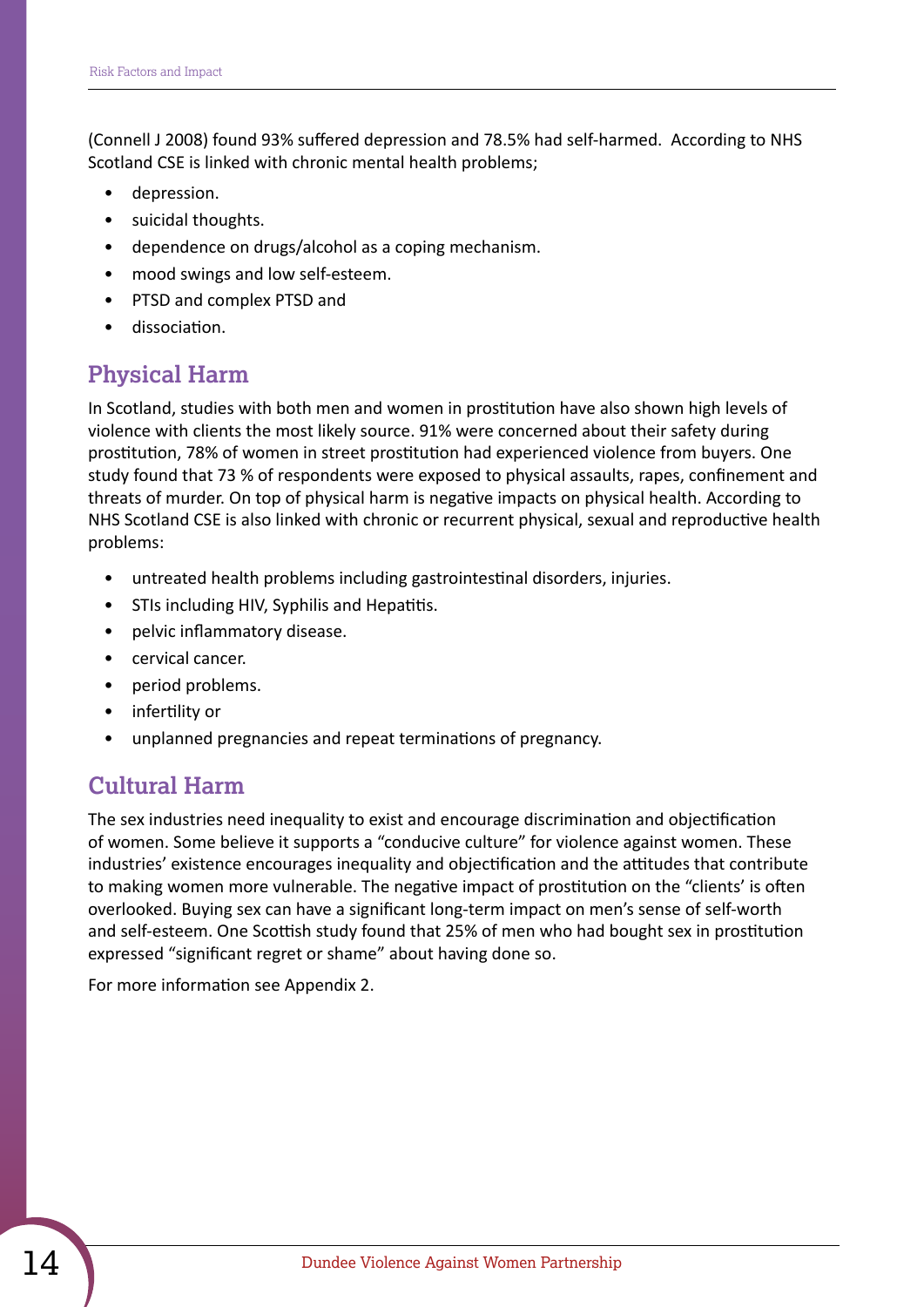# **Barriers to Seeking Help**

| Lack of suitable/flexible employment                                                                               | Lack of affordable and accessible childcare                                              |
|--------------------------------------------------------------------------------------------------------------------|------------------------------------------------------------------------------------------|
| Insecure employment and job contracts                                                                              | Difficulties navigating the welfare benefits<br>system                                   |
| Poverty and financial pressures                                                                                    | Unstable, insecure or unaffordable housing                                               |
| Substance use                                                                                                      | Mental health issues including trauma related<br>issues                                  |
| Insecure immigration status and no access to<br>support/resources because of no recourse to<br>public funds status | Fear of perpetrators including those involved in<br>serious and organised crime          |
| Fear of children being removed or involvement<br>of services                                                       | Coercive control by a partner – being forced to<br>carry out acts/threatened to continue |
| Pressure from peer group especially where<br>substance use is an issue                                             | Stigma and shame                                                                         |
| Lack of legislation to protect                                                                                     | Fear of violence                                                                         |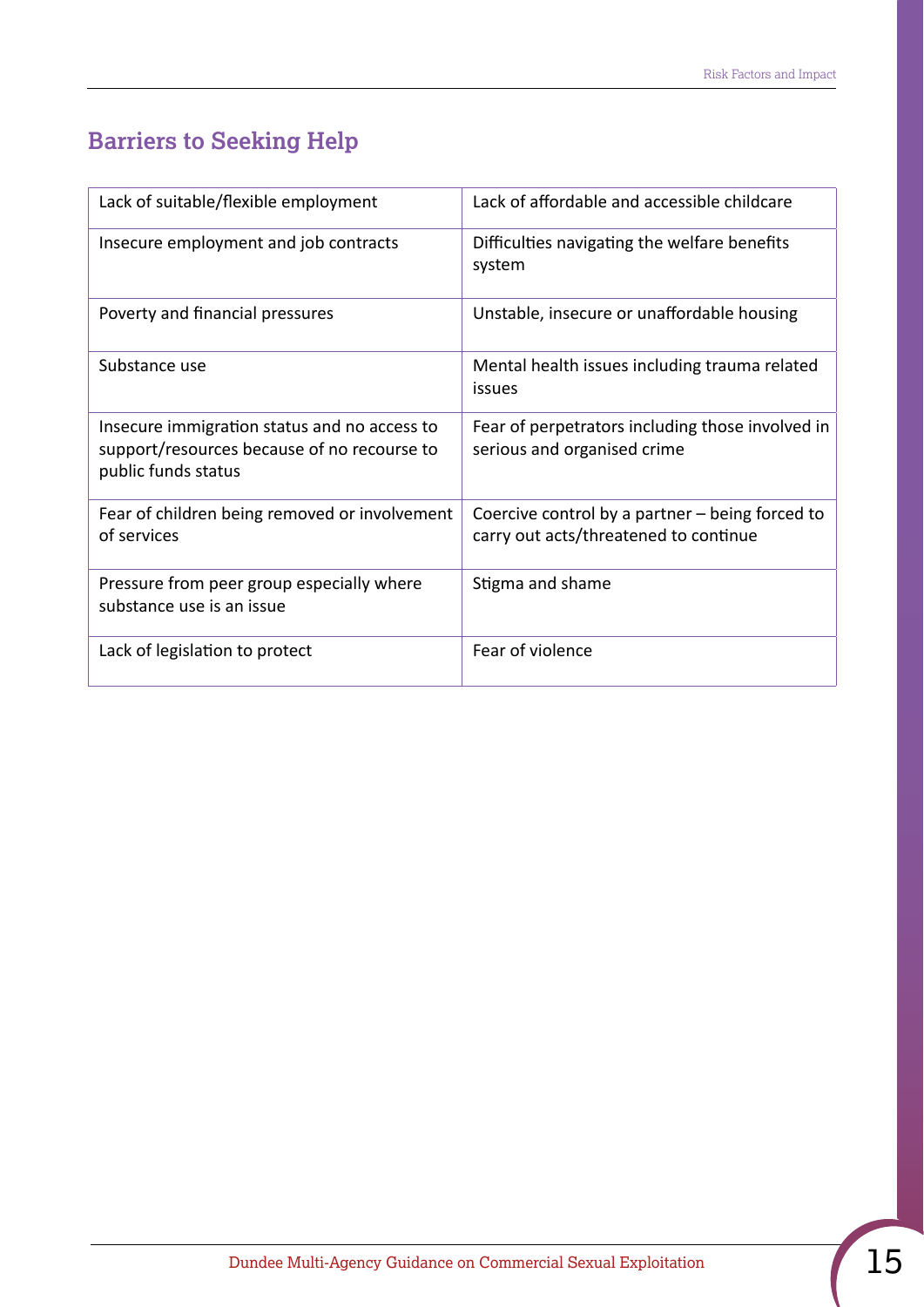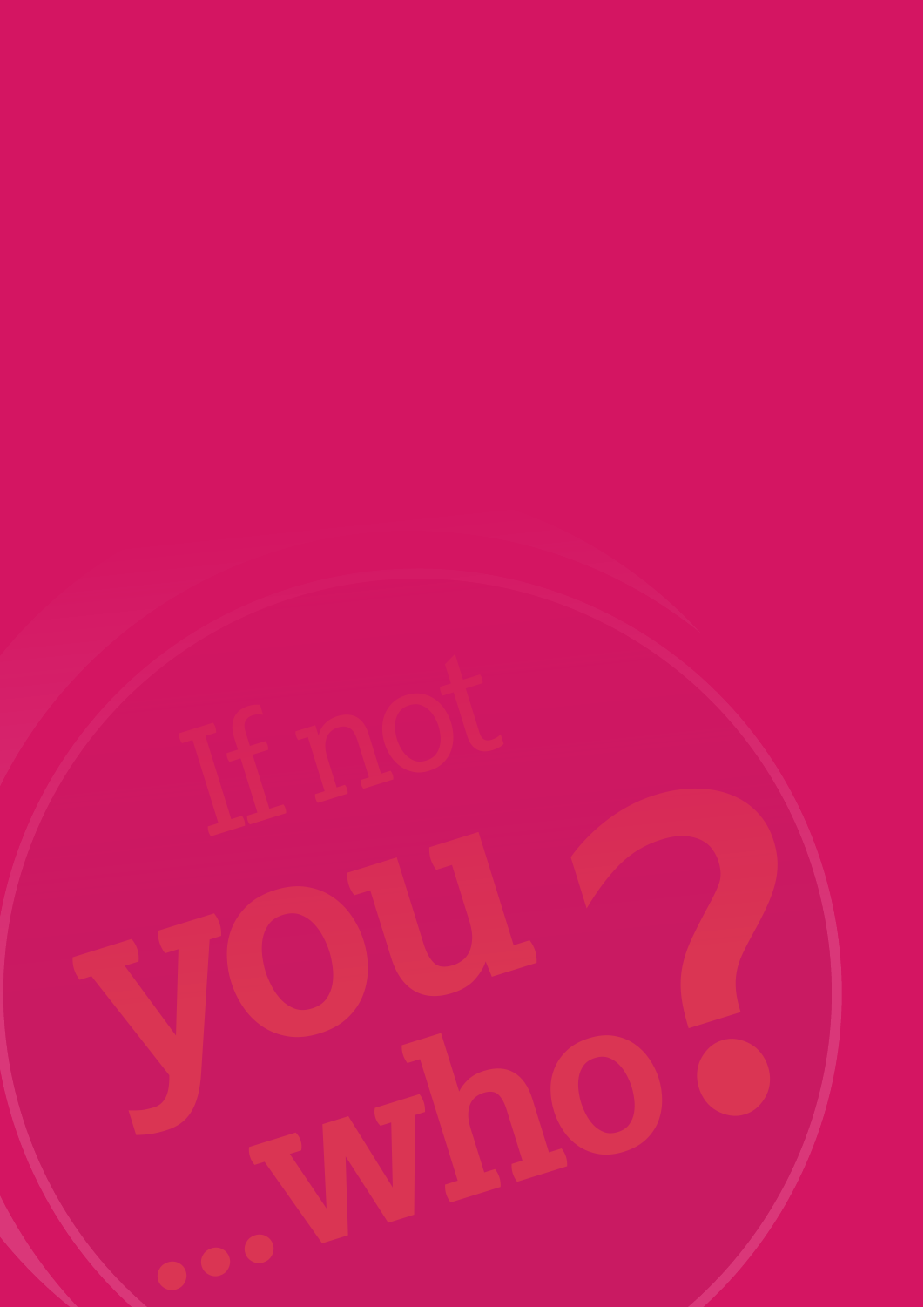# **Reducing Immediate Harm 6**

Specialist support organisations and services available in Dundee (for contact details please see useful contact section and Appendix 3)

## **Vice Versa**

Vice Versa is a project based at the Women's Rape and Sexual Abuse Centre Dundee which supports women involved in on-street prostitution.

To reduce immediate harm, Vice Versa can provide women currently involved in prostitution with a safety pack (includes condoms and safety alarm), as well as a phone and safety advice and information. Vice Versa can provide ongoing practical and emotional support for women experiencing CSE.

Vice Versa aims to support women to exit prostitution however take a harm reduction approach at the woman's pace – this may involve support with benefits, housing and substance use as well as providing food parcels and other essentials in order to reduce the amount of time women are forced to be involved in prostitution thus increasing their safety. Women can be referred and rereferred at any time and there is no obligation or time limit for exiting. Women and services can access our safety tips at: **https://www.wrasac.org.uk/think-safety/**

# **CLiCK**

CLiCK is a partnership of organisations working together across Scotland to support women (including transwomen and non-binary people) who sell or exchange sex or sexual images online.

CLiCK can provide:

- practical advice on issues related to money, food, housing, and safety/wellbeing via their live chat service.
- emotional support, practical support, and advocacy to other services via local CLICK Women's Workers who can provide support over phone, text, and WhatsApp.
- safety tips, including advice on keeping safe on platforms like OnlyFans and AdmireMe.
- blogs with advice and information on services in local areas that are providing support during the coronavirus pandemic and
- a platform to make women's urgent needs heard by decision makers and help develop CLiCK via Your Voice.

See **https://www.click.scot/** for more information

Helpline: Monday, Tuesday, Friday 09:00-11:00 and Thursday 18:00-21:00 **Example 20** encoded to more that service.<br> **•** emotional support, practical support, and Workers who can provide support over p<br> **•** safety tips, including advice on keeping s<br> **•** blogs with advice and information on ser Facebook messenger: Tuesday 18:00-21:00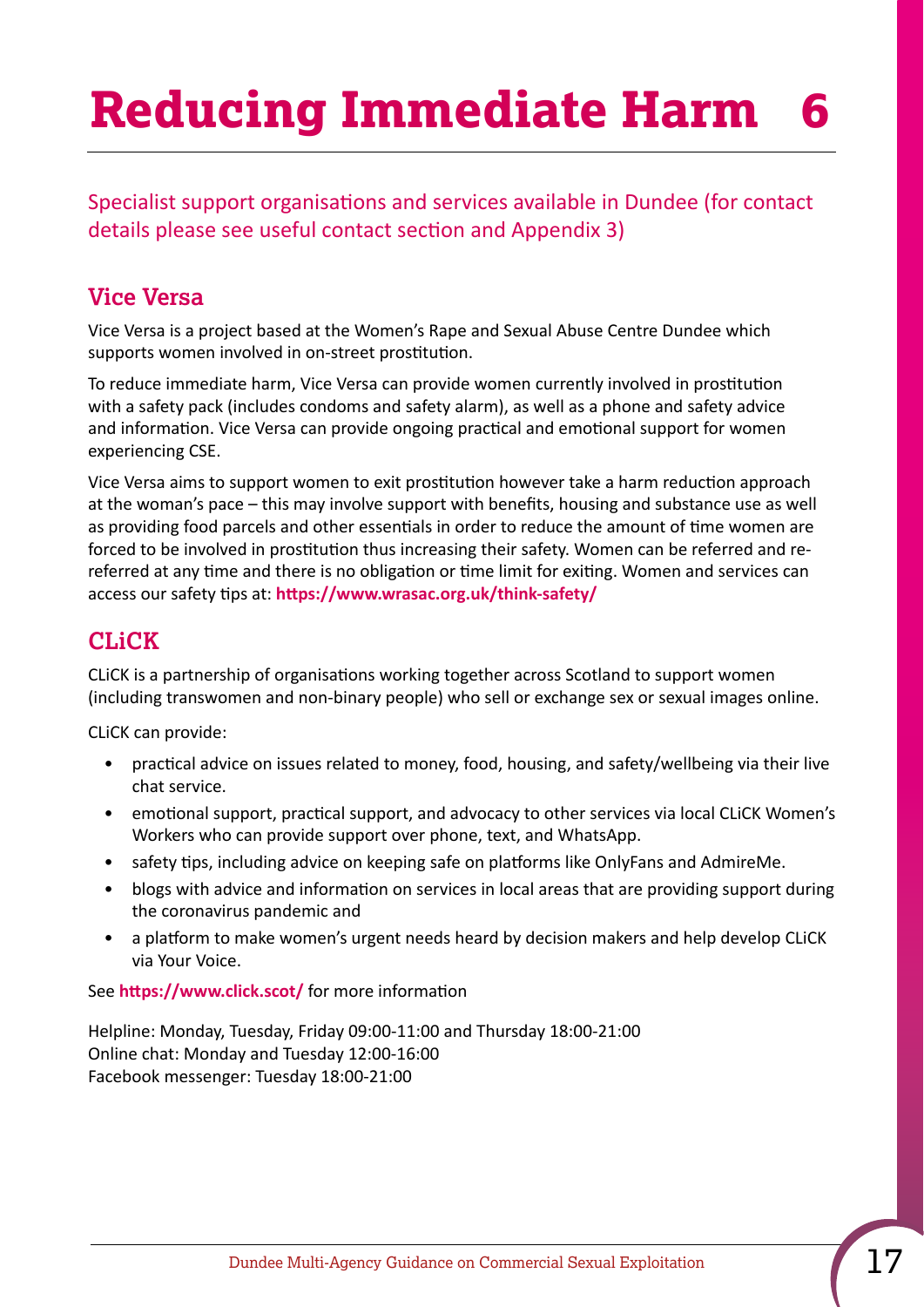## **Scottie Centre**

The Scottie Centre Project was formed in July 2019 to increase the support provided locally (Maryfield) to the vulnerable group of women involved in sexual exploitation. Mindful of community concerns, a balanced and focused partnership approach was formed with We Are with You, Maryfield Community Police Team, Maryfield NHS Keep Well Team with the support of Vice Versa and Click Project. The Scottie Centre Project offers women a safe drop-in to access a range of support and advice for substance use, health assessments, benefit and housing. They are given access to food and toiletries, sanitary products, panic alarms, mobile phones, condoms, clothes and naloxone. Furthermore, they and always encouraged to seek additional support through the Community Hub (Boots/Albert Street). The project is currently open from 7.30pm -10.30pm on a bi-monthly basis (with no referral required) in an attempt to make access as easy as possible.

## **PROCESSES TO SUPPORT WOMEN**

**Sexual Assault** - If someone does not want report a sexual assault to the police, they still could be supported to access the Sexual Assault Referral Network for a forensic examination. This is available to people 16 years old or over and have been raped or sexually assaulted within the last 7 days. The SARN is a joint project between the Women's Rape and Sexual Abuse Centre, Dundee and Angus (WRASAC), Rape and Sexual Abuse Centre - Perth and Kinross and NHS Tayside. The SARN offers the opportunity for people to be referred for forensic medical examination following a rape and/or sexual assault who do not wish to report the incident to the police at that time. Having a forensic medical examination can mean that if they later (within 8 years) decided to make a report to Police Scotland that any valuable forensic evidence will have been stored.

The contact number is 0300 365 2001 to speak to a Rape Crisis. This is available every day weekday 9.30am to 4.30pm and from 6pm until midnight every day of the week, with the possibility to leave a voicemail when the phone line is not covered.

**Domestic Abuse -** Where a practitioner has serious concerns about a client's situation with regards to domestic abuse, including LGBT relationships, 'honour'-based violence and family violence, they should complete the Safe lives DASH risk indicator checklist with their client or refer to MIA (Multiagency Independent Advocacy) to assist with this if required to do so.

For more information see **www.safelives.org.uk**

If 14 or more boxes have been ticked "yes" or there is significant cause for concern (may include repeat victim cases) a referral to MARAC (Multi-agency Risk Assessment Conference) should be considered. A MARAC is a regular local meeting to discuss how to help victims at high risk of murder or serious harm. A domestic abuse specialist police, children's social services, health and other relevant agencies all sit around the same table. They talk about the victim, the family and perpetrator, and share information. The meeting is confidential.

Multi-agency Independent Advocacy (MIA) contact information – 01382 596 100

MARAC email – taysidemarac@scotland.pnn.police.uk

MARAC Co-ordinator – 01382 596637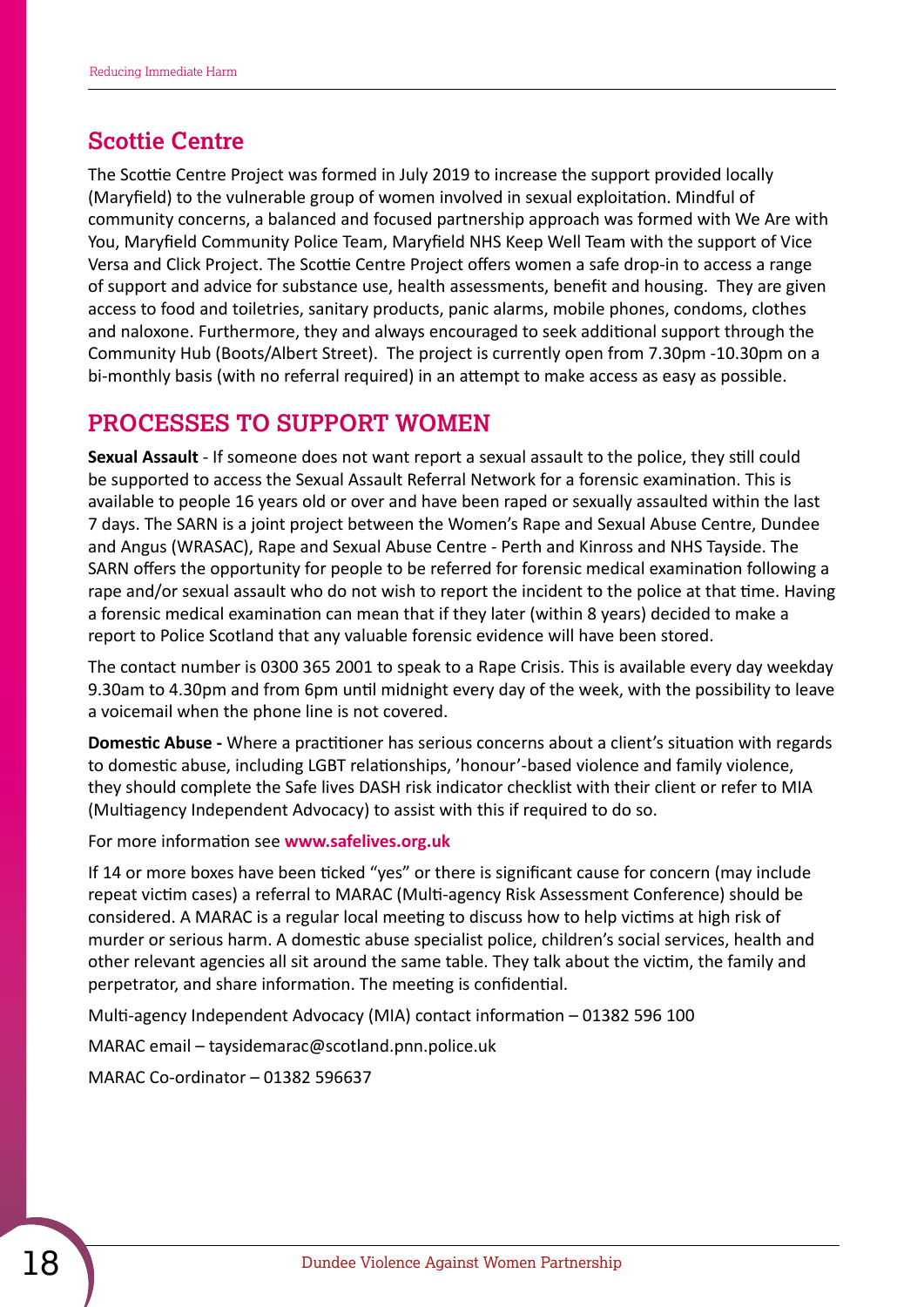# **Human Trafficking**

If you suspect someone has been trafficked please refer to the Dundee trafficking guidance linked in Appendix 1.

# **No Recourse to Public Funds**

No Recourse to Public Funds (thereafter known as NRPF) applies to a person who is subject to immigration control in the UK and has no entitlement, or a limited entitlement to, welfare benefits, public (local authority) housing.

These restrictions are set out in Section 115 Immigration and Asylum Act 1999 (IAA). 'No recourse to public funds' may be stamped on the visa of a foreign national living in the UK. Other groups of migrants who have NRPF include: - Asylum Seekers, Refused Asylum Seekers, Visa Over Stayers, Non EEA Nationals, Sponsoree's, Overseas Visitors and Other Irregular Migrants.

Dundee has a NRPF Procedure and this is currently under review. To request a copy of the procedure please contact the Welfare Rights team.

# **Sexual and Reproductive Health**

A fast-track referral form for non-medical Dundee City and Third Sector staff for vulnerable women with contraceptive needs into Sexual and Reproductive Health Service has been developed. The Walk-In and online booking service are currently on hold and the service now accept only self-referrals by phone via the telephone triage line (01382 42 55 42, Mon-Fri - 9-12) and GP or Secondary Care referrals. Since then to ensure the accessibility of the service to the most vulnerable women with contraceptive needs the fast track system has been developed.

The fast track referral letter (Appendix 7) can be sent or e-mailed to the service. They aim to arrange an appointment within 10 working days after receiving the letter. The telephone line is for any more urgent concern (for example need for emergency contraception or acute STI symptoms) or sign-post to Primary Care, if appropriate. Due to the complex needs of these women to make a new contraceptive choice safe and appropriate, they will assessed first before they are internally referred (fast-track) on for a implant or coil insertion or a further consultation, if appropriate.

Sexual Health Staff Checklist:

A lot of women in crisis may have unmet sexual health needs but these needs may not be a priority at the point of crisis. However, many professionals may lack knowledge and confidence around sexual health to assess needs and support women to the appropriate services. The checklist in Appendix 8 is a few short questions for professionals to assess sexual health needs and a crib sheet for further information. This was created by Tayside Sexual and Reproductive Health Service and The Corner.

# **Police Response**

Police Scotland's response to prostitution is supported by existing legislation, the Lord Advocate's Guidelines and Police Scotland's Prostitution Policy.

The response to 'sellers' must be victim centred and consideration must always include whether an individual has been trafficked, is being controlled or is being exploited. Existing legislation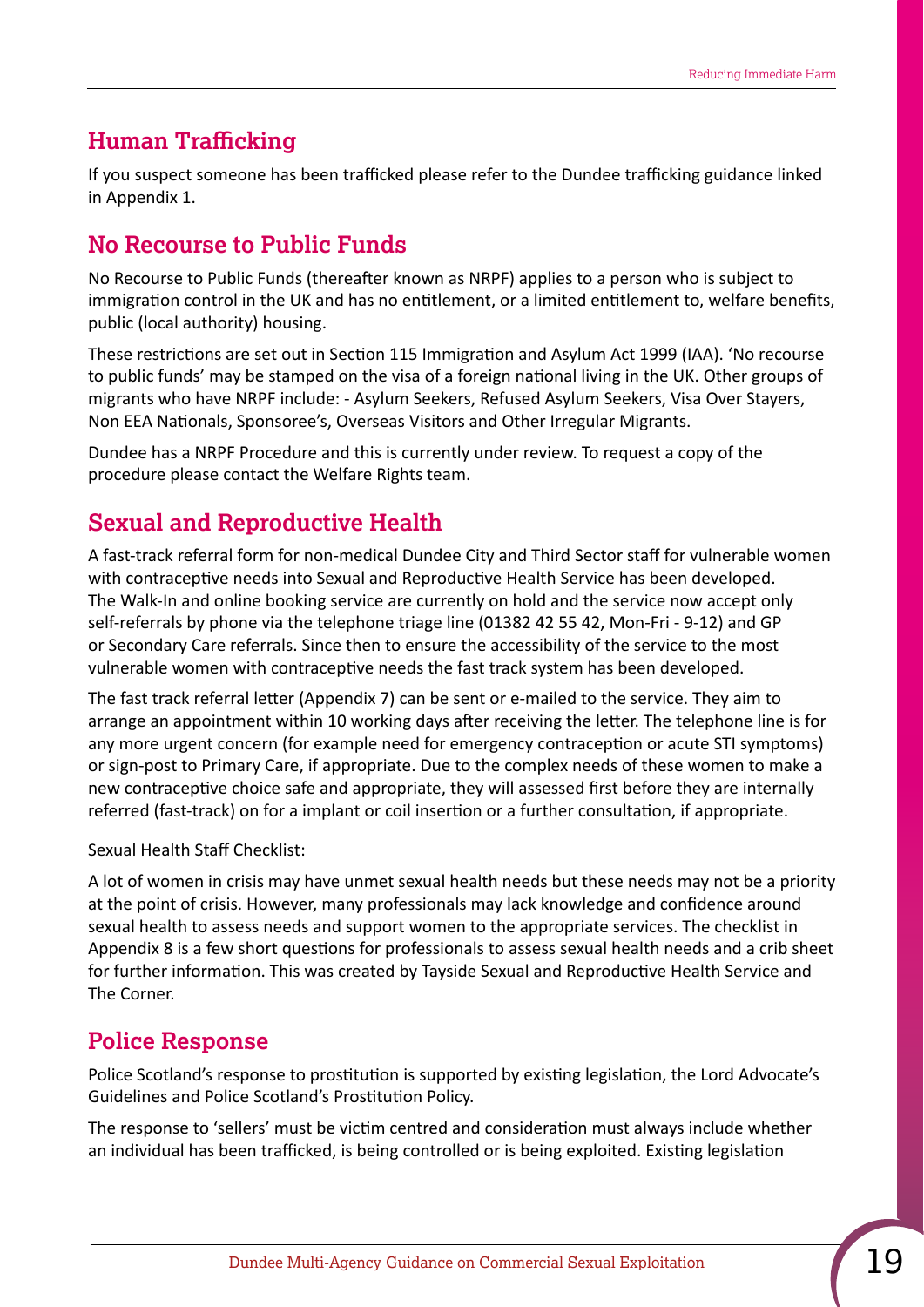supported by The Lord Advocates Guidelines and local arrangements/working partnerships endorse intervention and signposting for individuals involved in prostitution regardless of gender as a viable option that should always be considered.

The Police response to 'purchasers' is supported by existing legislation and the Lord Advocates Guidelines. The Guidelines indicate that those who attend communities across Scotland for the sole purpose of procuring the services of individuals involved in prostitution should be the focus of police action and where offences are identified, there is a strong presumption in favour of formal action. The response to those that control and exploit individuals involved in prostitution must be innovative, pro-active and robust. They will employ every investigative tactic at our disposal to identify, target and prosecute those who benefit from this organised criminality.

If there is a concern that a person is at immediate risk of harm call Police Scotland on 999. If there is any welfare concerns or information to share call Police Scotland 101. Any information received by Police Scotland will be assessed, actioned and developed according to Force Guidelines.

#### **Single point of contact for passing on Intelligence:**

Police Scotland have identified a local single point of contact (SPOC). The contact has a wider role within the intelligence department and a focus on disrupting serious and organised crime (trafficking, county lines etc). The SPOC role means:

- Agencies can contact with information about prostitution and this would then be entered onto Police systems so it could be accessed by relevant departments, it can also be passed on to different teams who may be able to take action e.g. anti-social behaviour.
- The SPOC may be able to offer advice if people have concerns.
- Passing intelligence will also assist us building a picture of what is happening in Dundee re prostitution.

It should be stressed that this shouldn't replace good local connections with Police that agencies currently have but is an additional resource.

It is also important to note that with any information passed, the source of the information is always protected and Police fully risk assess any action they may take.In the event that anyone is still worried about contacting the SPOC, Crimestoppers is completely anonymous.

Tel: 01382 596466 Email: audrey.watt2@scotland.pnn.police.uk

## **Other sources of support:**

#### **Emergency Housing:**

The Housing Options Service is based at the East District Housing Office, 169 Pitkerro Road, Dundee DD4 8ES. Buses that pass near to the Office are the 15 and 17.

You can call the Homelessness Advice Line 0800 633 5843 or 01382 432001, 24 hours a day. Information can also be found within the Homelessness page on our website: https://www. dundeecity.gov.uk/service-area/neighbourhood-services/housing-and-communities/housingoptions-in-dundee/homeless

The Housing Options Service can:

- · Provide you in safe secure temporary accommodation
- · Give you advice about your housing options and your rights
- · Help you to contact Housing Associations and private landlords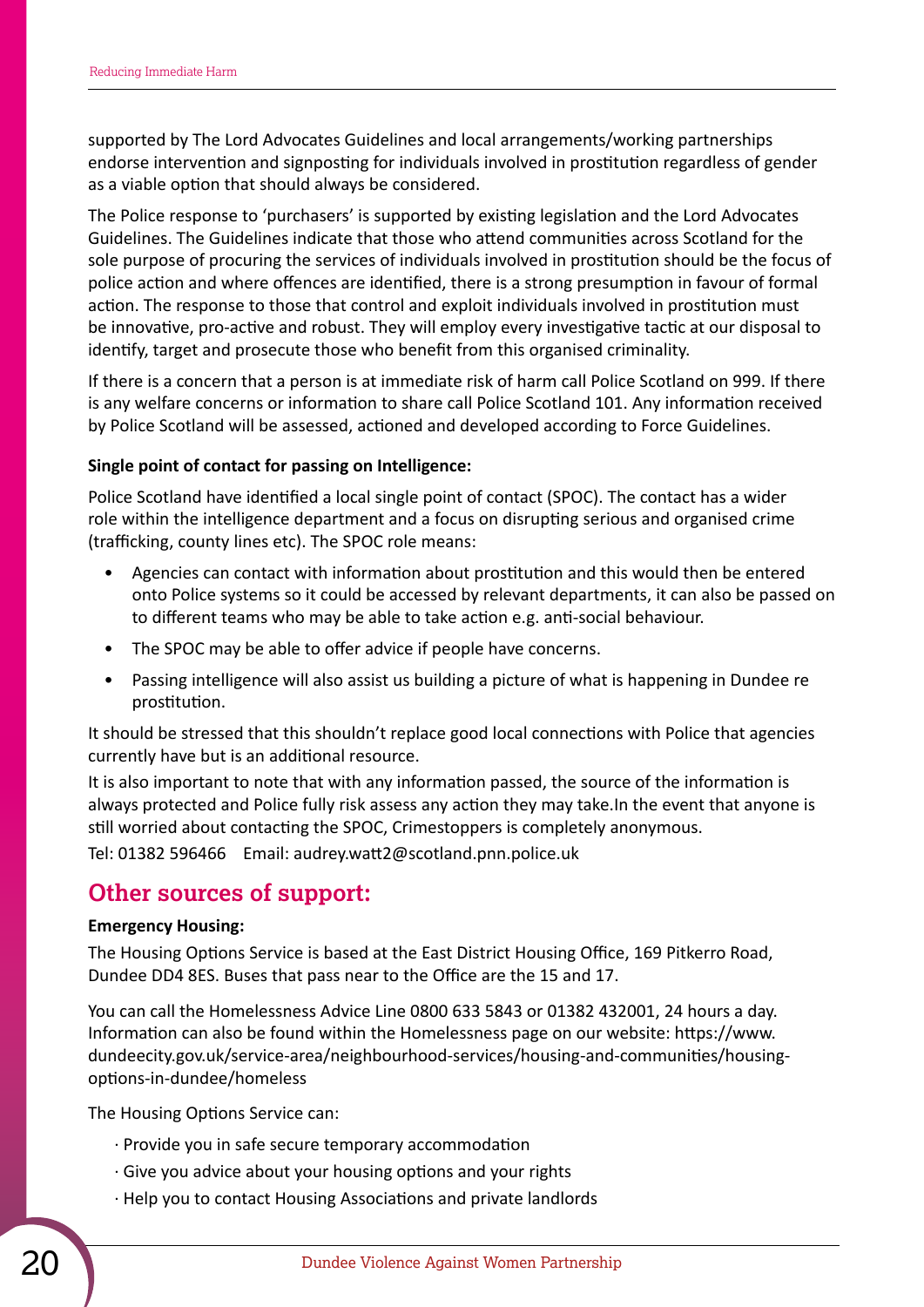#### **Substance Use:**

#### **Integrated Substance Misuse Service**

The Integrated Substance Misuse Service (ISMS) comprises of Administrative Staff, Nurses, Social Workers, Doctors, Psychologists, Pharmacists, Support workers who provide opiate and alcohol assessment and treatment. Their main focus is providing community treatment in various locations in Dundee, which is complemented by the inpatient facility at the Kinclaven ward, Murray Royal Hospital which provides residential opiate and alcohol detox.

ISMS provide recovery orientated treatment for individuals experiencing problems with opiate and alcohol dependence in Dundee. They can also arrange for ISMS social work staff to carry out a community care needs assessment if this intervention is required.

ISMS want to make it as easy as possible for people to access the service for opiate and alcohol assessment and treatment. Currently people can telephone to self-refer; the number is 01382- 632542 (or drop in at Wallacetown HC when not in pandemic). Assessment will include both nursing and prescriber assessment. Assessment will initially be by telephone though they are aware that this may not always be possible for some patients to engage in due to possible language barriers or not having access to a telephone. In this case they would offer an in-person appointment at Constitution House.

At initial appointment the ISMS staff will ask about substance use, work, family and housing situation, physcial and mental health. They will also focus on supporting people with harm reduction so that they are safer, staff will explain how to avoid overdose and train on how to use naloxone which can reverse the effects of opiates like heroin and methadone to help keep someone alive until an ambulance arrives.

#### **Services offered by ISMS**

- **• Opiate** If a person needs to start on medication ISMS can help by prescribing medication such as Buprenorphine and Methadone; these are opiates which stay in the system much longer than heroin and other opiates so only have to be taken once a day. Following assessment an appointment will be arranged with either ISMS prescribing staff or medical staff to talk through prescribing choices. Individuals will also have support from a key worker who will meet with them to provide support.
- **• Alcohol -** ISMS have the following interventions for alcohol dependence. At Kinclaven ward individuals can be safely detoxed from alcohol during a 7-day hospital admission. There is also possible community / home detoxification though this is assessed on an individual's daily levels of alcohol use.
- **• Relapse Prevention Prescribing** There are other prescribing interventions which can assist and aid recovery. Discussion with prescribing staff would take place before being prescribed. Examples of such relapse prevention medications are Naltrexone, Disulfiram, and Acamprosate.
- **• Harm Reduction** ISMS can provide testing for HIV, Hepatitis C and Hepatitis B and can help a person to get in contact with other treatment services if needed.

#### **Benefits and welfare rights**

Some GP surgeries in Dundee have specialist debt and benefits advisers. If a woman has benefits or debt issues, it is best to first of all contact the organisation that works with your GP Surgery.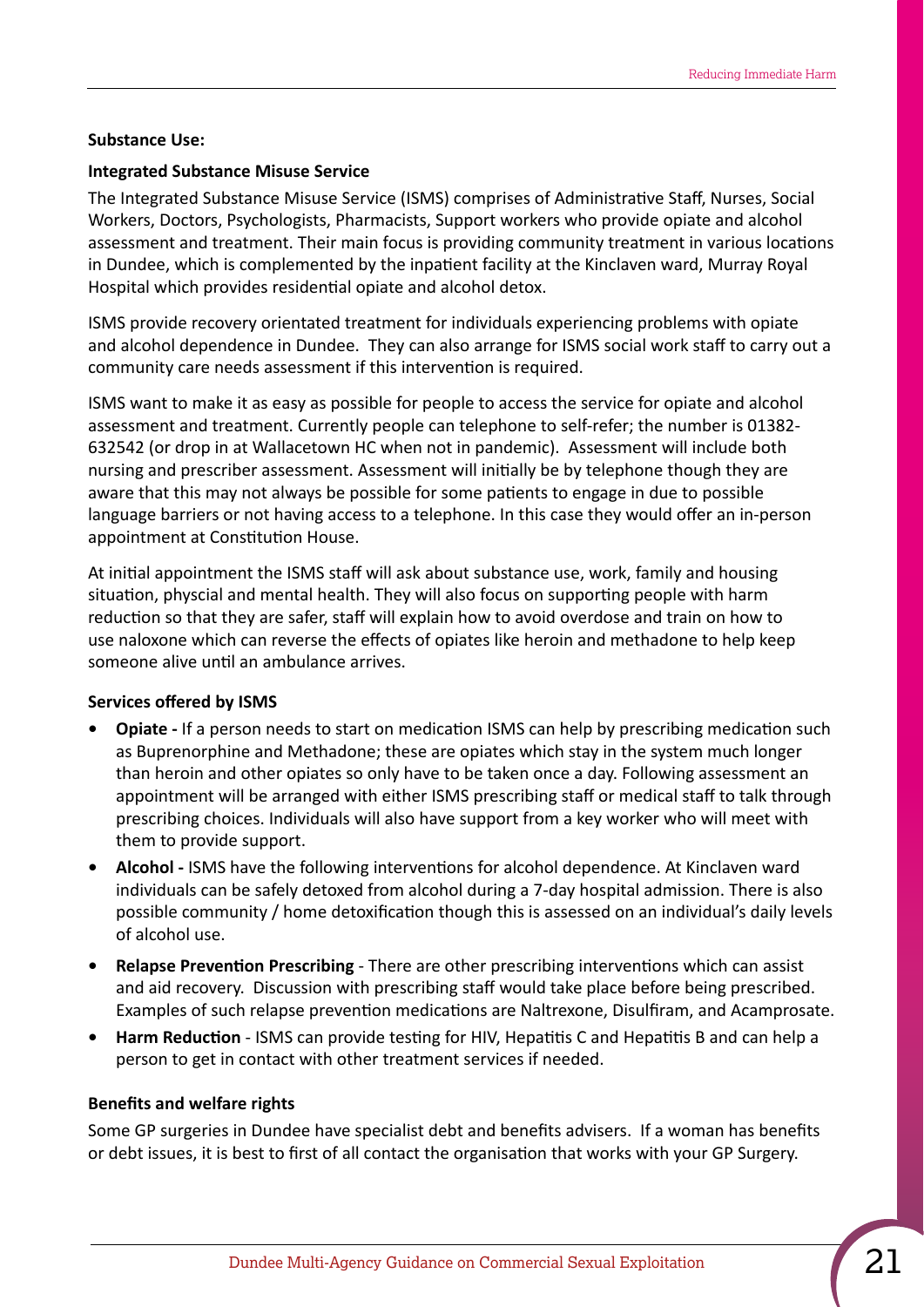- Whitfield GP Surgery Brooksbank Centre (01382 432450)
- Hillbank Health Centre Brooksbank Centre (01382 432450)
- Taybank Medical Centre Welfare Rights (01382 431188, option 2)
- Family Medical Group, Douglas Medical Centre Welfare Rights (01382 431188, option 2)
- Family Medical Group, Wallacetown Health Centre Welfare Rights (01382 431188, option 2)
- Mill Practice Welfare Rights (01382 431188, option 2)
- Erskine Practice Welfare Rights (01382 431188, option 2)
- Lochee Health Centre Welfare Rights (01382 431188, option 2)
- Maryfield Medical Centre Welfare Rights (01382 431188, option 2)

#### **Welfare Rights Services in wider Dundee**

If a woman needs advice and is NOT registered with one of the above GP surgeries, she will still be able to request help.

Services will try to help by phone or email, if possible. Following government guidance, Welfare services can only offer a face to face appointment if the issue is regarding welfare, debt or income maximisation and only if someone will struggle to understand advice by email or phone.

#### **Welfare Rights Team**

The Welfare Rights Team can help Dundee residents sort out a wide range of benefit and debt issues. They can identify what benefits a woman may be entitled to, assess the merits of the case if a woman wanted to challenge a decision, and represent her at tribunal if she has a case. They can also provide a range of debt relief options.

#### Email: **welfare.rights@dundeecity.gov.uk**

Phone: 01382 431188 (option 2) (Advice Line Monday to Friday 9.30am - 4.30pm)

#### **Brooksbank's Debt & Benefits Advice Service**

Brooksbank's Debt & Benefits Advice team can help women with a range of issues, whether its help finding out what benefits she may be entitled to or dealing with debts. Our advice is free and strictly confidential, just call 01382 432450 for more information.

Where a woman needs to attend her first appointment in person, and has no transport of her own, we may be able to a return taxi and meet the cost. Please tell us when booking the appointment if this is required. If a woman's child/children are attending, let us know and we can provide a tablet at the appointment pre-loaded with educational games.

#### **Citizens Advice Bureaux (CAB) Dundee**

The CAB can provide free, specialist advice and assistance on a range of issues, including: benefits, debts, energy and employment.

To request help from CAB, phone: 01382 214633.

#### **Shelter**

Shelter offers specialist advice on Housing, Money & Debt, and Welfare Benefits as well as having a team of solicitors who make sure rights are represented and fairly enforced. Support services are available to help those who require ongoing support. Shelter can support anyone dealing with issues affecting their ability to find or keep a home.

To contact Shelter Dundee, please call: 0344 515 1562.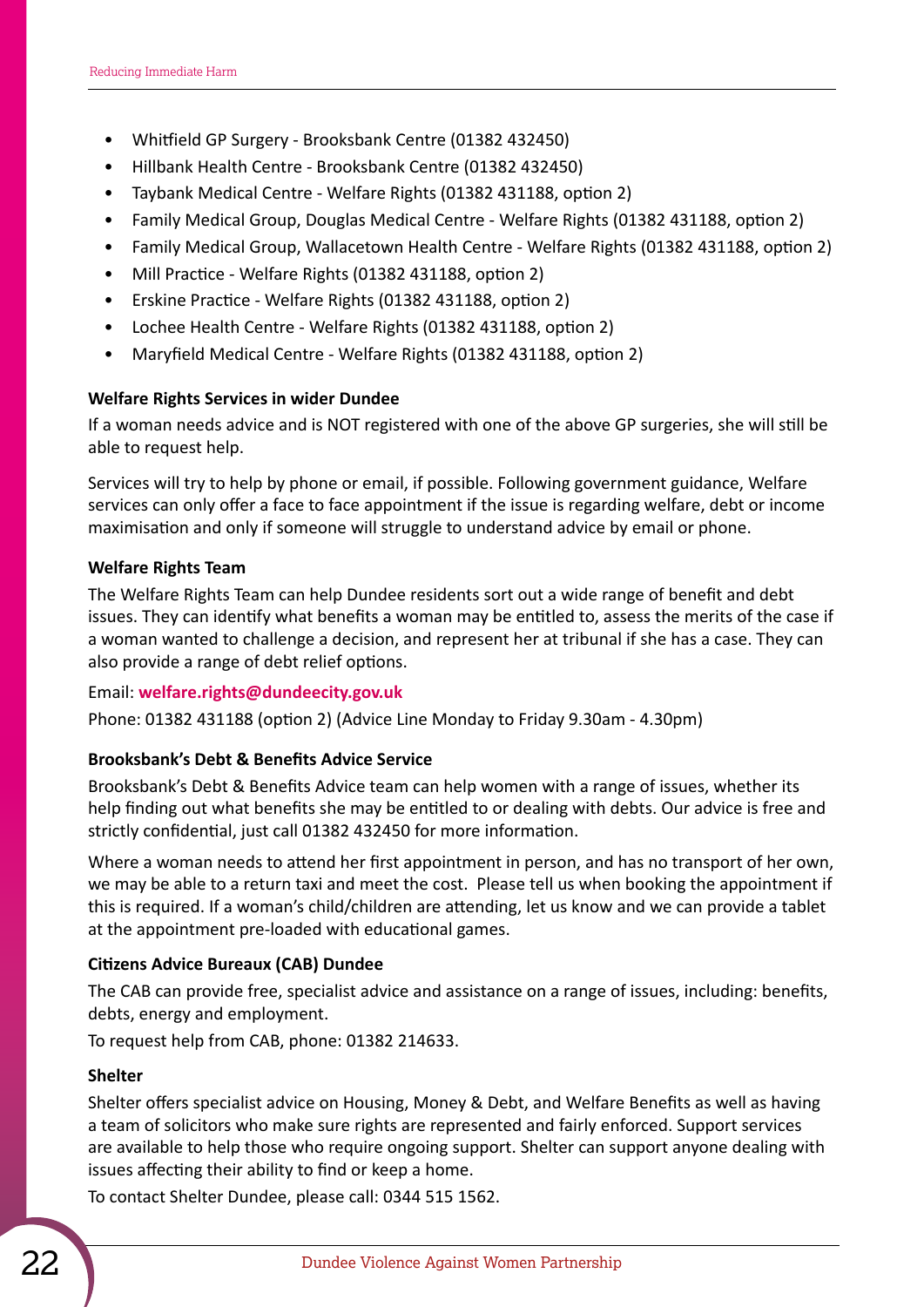#### **Scottish Welfare Fund**

The Scottish Welfare Fund helps families and people in Scotland who are on low incomes through Crisis Grants and Community Care Grants.

You can apply for a:

- Crisis Grant if you're in crisis because of a disaster (like a fire or flood), or an emergency (like losing your money or an unexpected expense).
- Community Care Grant to help you or someone you care for to start to live, or to carry on living, a settled life in the community.

You can apply to the Scottish Welfare Fund in Dundee by phone on 01382 431188 (Option 1) or online.

#### **Dundee Keep Well Community Team**

The Keep Well service uses anticipatory care health checks to engage with populations who are at higher risk of health inequalities in Dundee. This can include homelessness, people affected by substance and alcohol use, offenders, prison leavers and carers.

The Keep Well nursing team offer comprehensive health and wellbeing checks to anyone over the age of 18 years old over one or more appointments, depending on the needs of the individual. Relevant person-centred information and advice is shared, as well as referral and signposting to other statutory and non-statutory services. The Keep Well health check focuses on supporting people to alter their modifiable risk factors which may include smoking, blood pressure, cholesterol, diet, weight and physical activity, but also addresses the wider determinants that affect health e.g. literacy, employment, financial issues and other aspects important to the person.

The health check is delivered in local community venues by a registered nurse and it includes checking blood pressure, height and weight, blood sugar levels, cholesterol, risk of diabetes, mental health screening, healthy eating, physical activity etc. It can also include blood borne virus (BBV) discussions and testing if required. Any identified issues are followed up by the Keep Well nurse or the GP.

For those who lack confidence to engage independently with other services or positive community-based activities, support to engage is offered by a Keep Well Associate Practitioner. The healthcare professional can also refer/signpost to existing community-based services for group or one-to-one support to help with the issues the person wishes to address e.g. weight management, dental health, physical activity, smoking cessation, alcohol, substance use, addiction, stress, literacy, finance, employability and training.

Anyone can refer in to the Keep Well Service by calling the Keep Well Office on (01382) 424014 or 424052.

#### **Health and Homeless Outreach Team (HHOT)**

The objectives of the Health and Homelessness Outreach Team (HHOT) are to support people who are Homeless, at risk of becoming homeless and other vulnerable groups. The current team of NHS nurses comprises 2.5 Adult Nurses and 2 part-time Mental Health Nurses.

They support those who have disengaged with services both statutory and non-statutory and those who hard to reach and difficult to engage. They are an assertive outreach team and are often the first point of contact for people in crisis and bridge the gap to provide support for people to enable them to engage with services.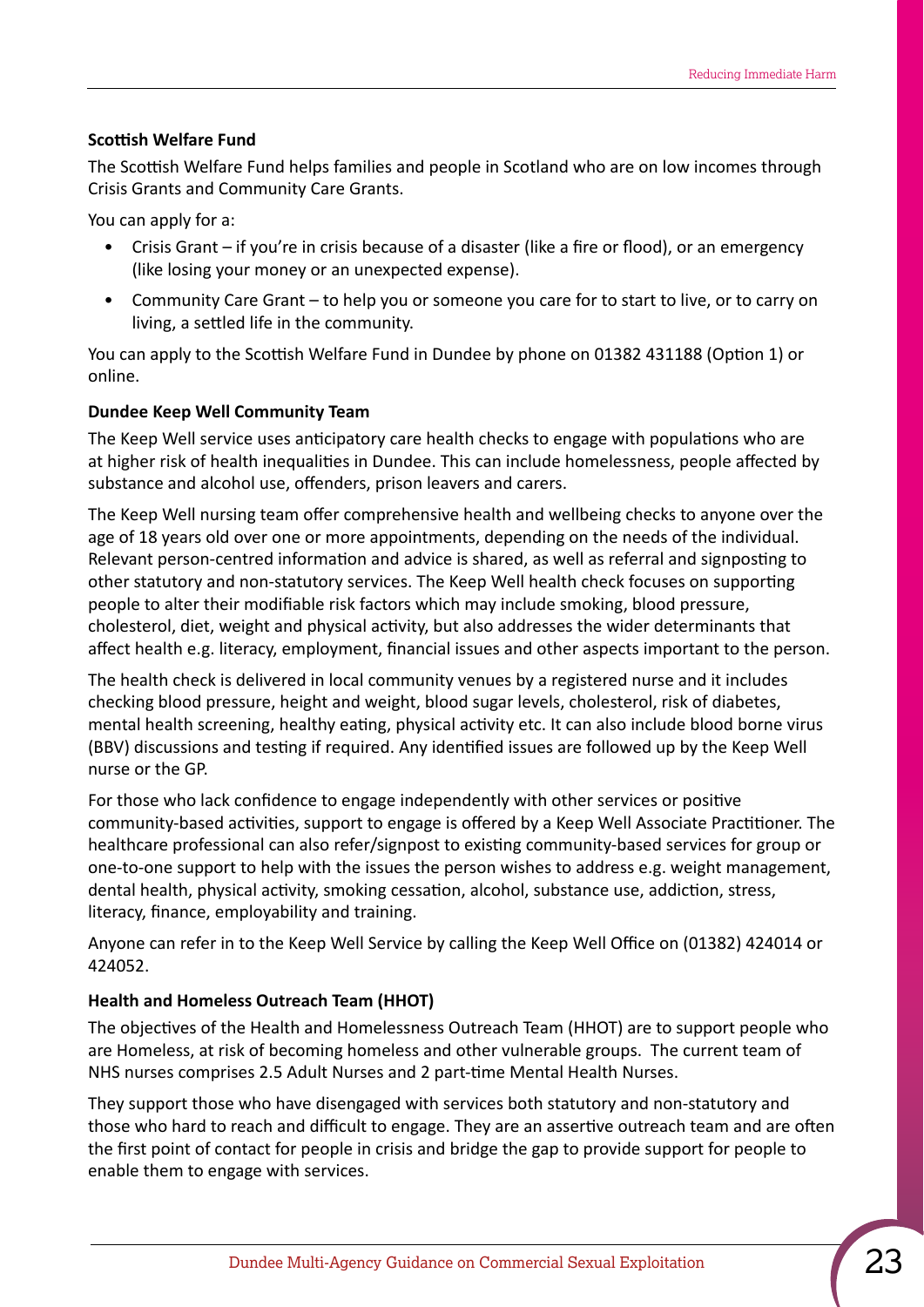They support people with multiple complex needs and provide holistic and comprehensive assessments to ensure they have the needs of the client understood. They support people with the following: physical health, mental health, addiction, trauma, housing issues, socio-economic and any other complex needs.

The Team can be contacted on:

- Maria Barty (Mental Health Nurse) maria.barty@nhs.scot T- 07815558488
- Hazel Douglas (Adult Nurse) hazel.douglas2@nhs.scot T- 07500105928
- Sandra Connelly (Mental Nurse) sandra.connelly2@nhs.scot T-07976710327
- Beverley Knight (Keep Well Nurse) beverley.knight2@nhs.scot T-07816488913
- Rachel McReady (Adult Nurse) rachel.mcready@nhs.scot T- 07562366872

#### **Parish Nursing at The Steeple Church**

A team of three Registered Nurses runs a Drop-in service at The Steeple, currently on a Monday afternoon. At present they are also working alongside Eagles Wings at their Douglas Street centre on Tuesdays, Wednesdays and Thursdays. People who come often express, or more often have difficulty expressing complex needs. The team are equipped to assess unmet needs and to signpost people and often support them to access the support they need though a wide range of local services, both statutory and voluntary. One of the Nurses holds a post-grad qualification in Sexual Health and they are all trained in safeguarding, and the confidentiality, respect and dignity of the individual are central to thier philosophy of care. The team work very closely with the NHS Homeless Outreach Team, and with the NHS Community Dental Outreach Team both of which come to the Steeple on Mondays. The Dundee Recovery Road Map is a substantial resource. Spiritual need is a much-neglected area, and the team are trained to help people to look at problems they may express relating to feelings of guilt, worthlessness, hope-lessness, the need for reconciliation, always without the expectation that they will take up or follow any particular faith tradition – they respect what matters to the individual, and what will help them to keep on keeping on in very challenging circumstances.

As the team all work different hours, a text may be the most effective means of contact and they will call you back to arrange a suitable time to take a referral or answer a query. Contact details:

- Rachel McReady QNIS mob: 07562 366872
- Kirsty Nelson mob: 07938 191450
- Barbara MacFarlane FQNIS mob: 07999 542043

#### **The Corner**

The Corner Health & Wellbeing Service is a confidential service for young people aged 11-19 (up to 25 years if vulnerable). The Corner offers sexual health services, crisis support, counselling services and emotional health support. The multi-disciplinary team includes Sexual Health Nurses, Counsellors, Health Promotion, Digital Content Officer and Youth work staff.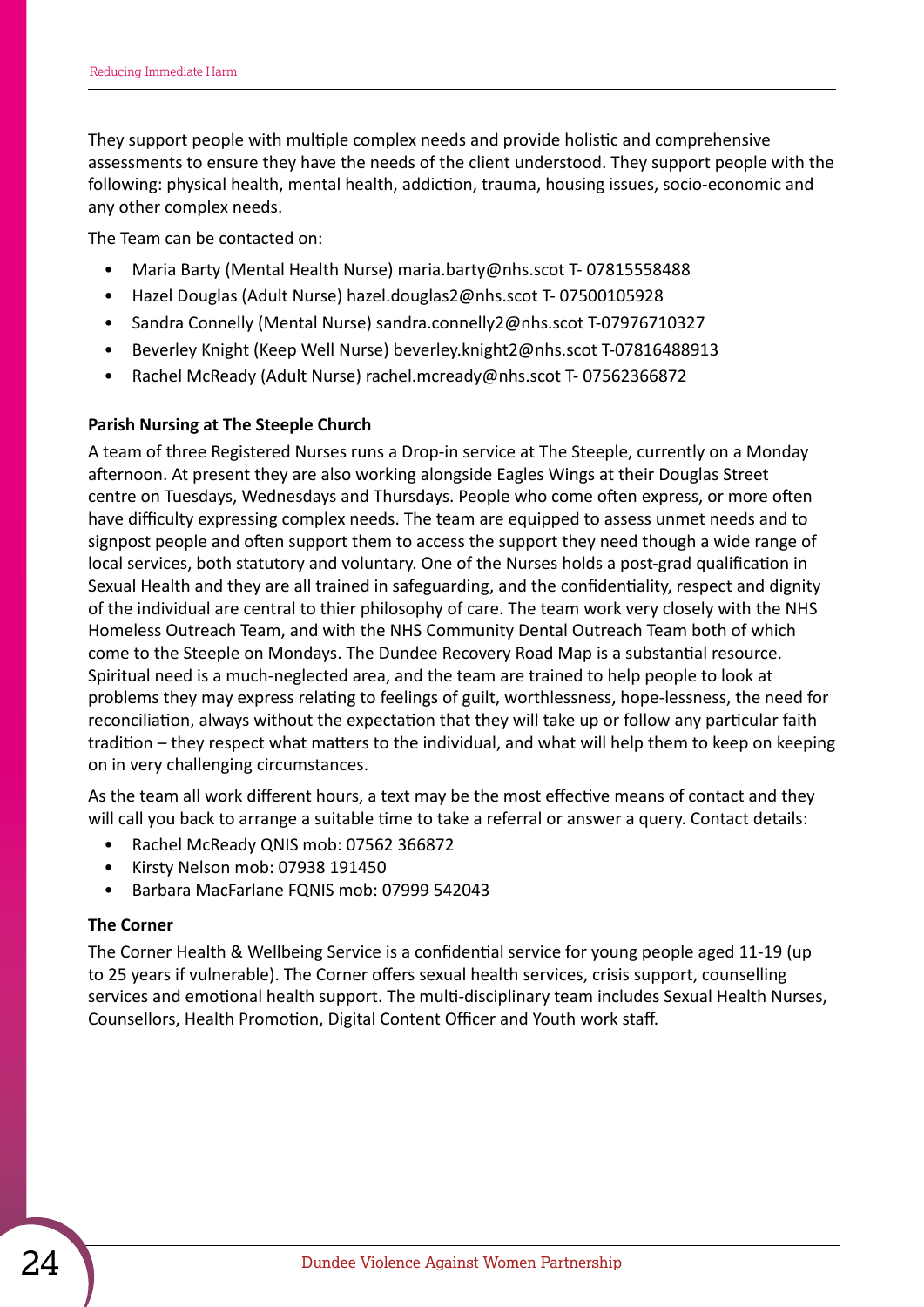The Corner strives to redress the inequalities experienced by young people in a manner which reflects the principles stated in the "UN Convention on the Rights of the Child", offering assistance to develop skills and confidence, and support to move forward and make positive choices in their lives. The Corner also supports Police Scotland by being a third party reporting centre for Hate Crimes.

Key Services offered include:

- Sexual Health Provision
- Contraception
- STI screening and testing
- Pregnancy Tests
- Condoms & Condom demonstrations
- Emotional wellbeing support, including crisis and practical support
- Crisis Support
- Support U- short term emotional and practical support
- Listening Service: Person centred asset based short term support
- Counselling- for mild to moderate emotional health and wellbeing issues
- Services delivered via:
- Drop In
- Appointments
- Outreach
- Online services

Contact details:

Email: **office.corner@nhs.scot** Telephone: 01382 206060

Facebook: the corner Dundee Instagram: @cornerdundee Twitter: @thecornerdundee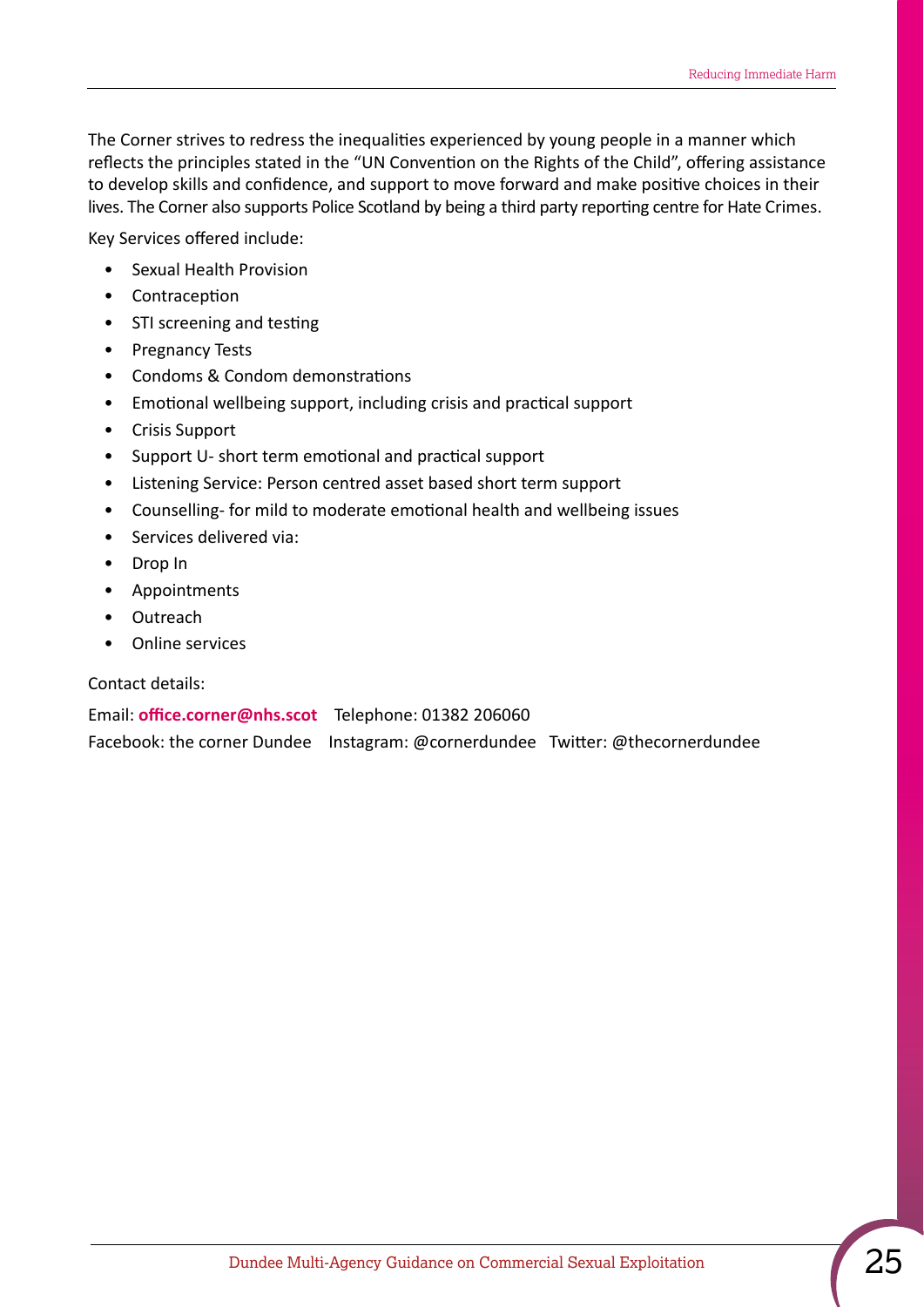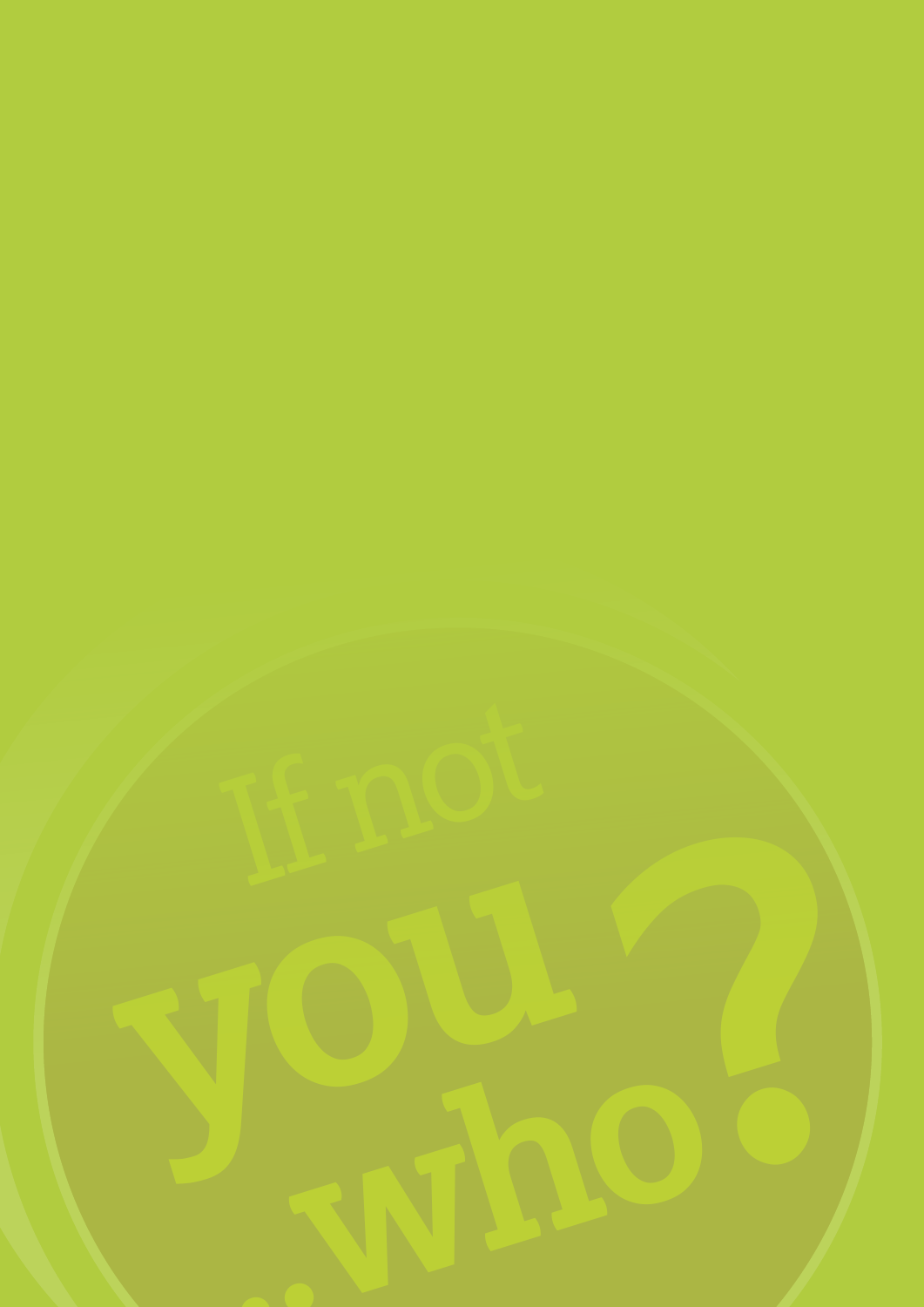# **Addressing the 7 Complex Trauma Associated with Prostitution**

Link to video introducing trauma is listed in Appendix 4 along with the National Trauma Training website.

The first step in this process may be to support someone to identify the behaviours of others and the situations they are in as abusive.

Key points to consider when addressing trauma (please note that we refer to women, however, the points would apply to anyone experiencing trauma):

#### **Initial considerations and practice points**

- Provide a supportive environment to help disclosure.
- If possible, give the victim the option of seeing a health worker of the same sex.
- Ensure that the discussion takes place in private without other staff coming into the room, or where it can be overheard by other staff, the woman's partner or other service users.
- Gather information on the problems associated with the abuse.
- Assess immediate and long-term health and safety needs.
- Provide information/signposting and referring on where appropriate.
- Provide information which will enable her to consider her options, and provide a realistic assessment of how much you will be able to help her achieve them.
- Document disclosure of abuse and action taken in her records.

#### **Additional considerations**

- Arrange an independent interpreter if the victim's first language is not English or they have a hearing impairment.
- Do not use family members or friends.
- Be aware of cultural or language difficulties.
- Avoid jargon.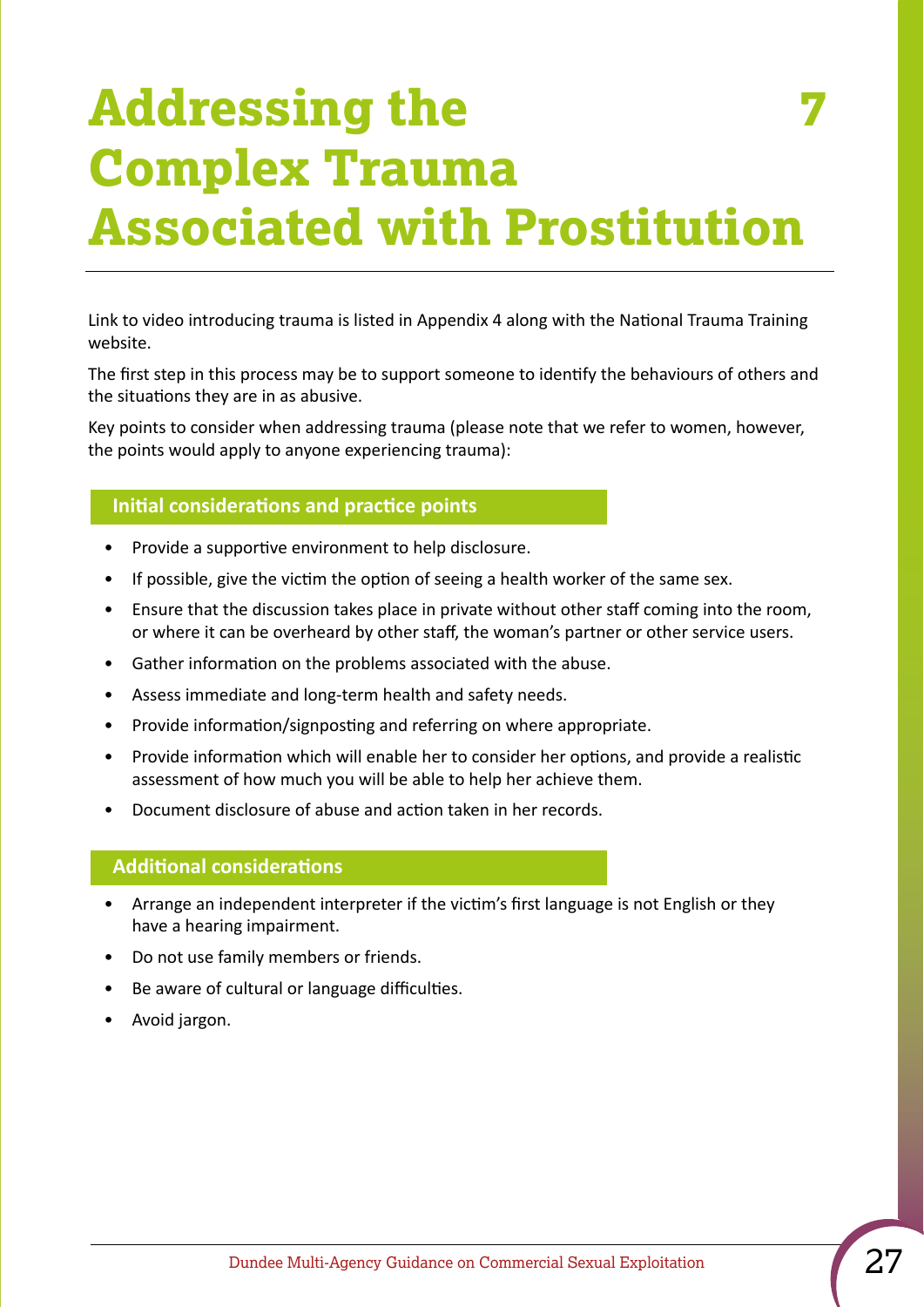#### **Reflective Practice Points**

- Do not assume that the victim is heterosexual.
- Respond to disclosure sympathetically and validate the victim's experience.
- Remember that 'self -esteem' can mean different things to women who have been abused in prostitution.
- Do not assume to know her definition; explore.
- Do remember that you are her worker not her friend. Consistent boundaries are the cornerstone of building trust.
- Accept that you are working to a long-term goal, and that this may be interrupted by a crisis or her disappearance for long periods.
- Fully accept that she will need to have the opportunity to deal with issues of violence and trauma.
- Be aware that exactly as for women leaving any violent situation it may take her several attempts to be successful.
- Remember her involvement in prostitution and the money she gets may be used as an excuse for violence/abuse from her partner/pimp.

#### The three- stage trauma model

This model was initially developed by the psychologist, Judith Herman. Years after Herman's work the diagnostic term Complex Post Traumatic Stress Disorder (CPTSD) was developed and applies to those who have experienced interpersonal trauma or repeated exposure to abuse/harm deliberately targeted at the individual. This model is now global expert consensus.

It is important to emphasise that this is a fluid model and although it is distinct in the stages, the reality is that people will often spend a lot of time in Phase 1, and may never need to or be able to move into phase 2. People often move between phases and this is perfectly normal, particularly where the risks associated with CSE may mean the safety is never truly established. This model is more straightforward to apply when abuse and trauma is historical, but it's a bit less distinct when the trauma and risk are ongoing, as in CSE.

#### **Phased Intervention Model (Herman, 1997)**

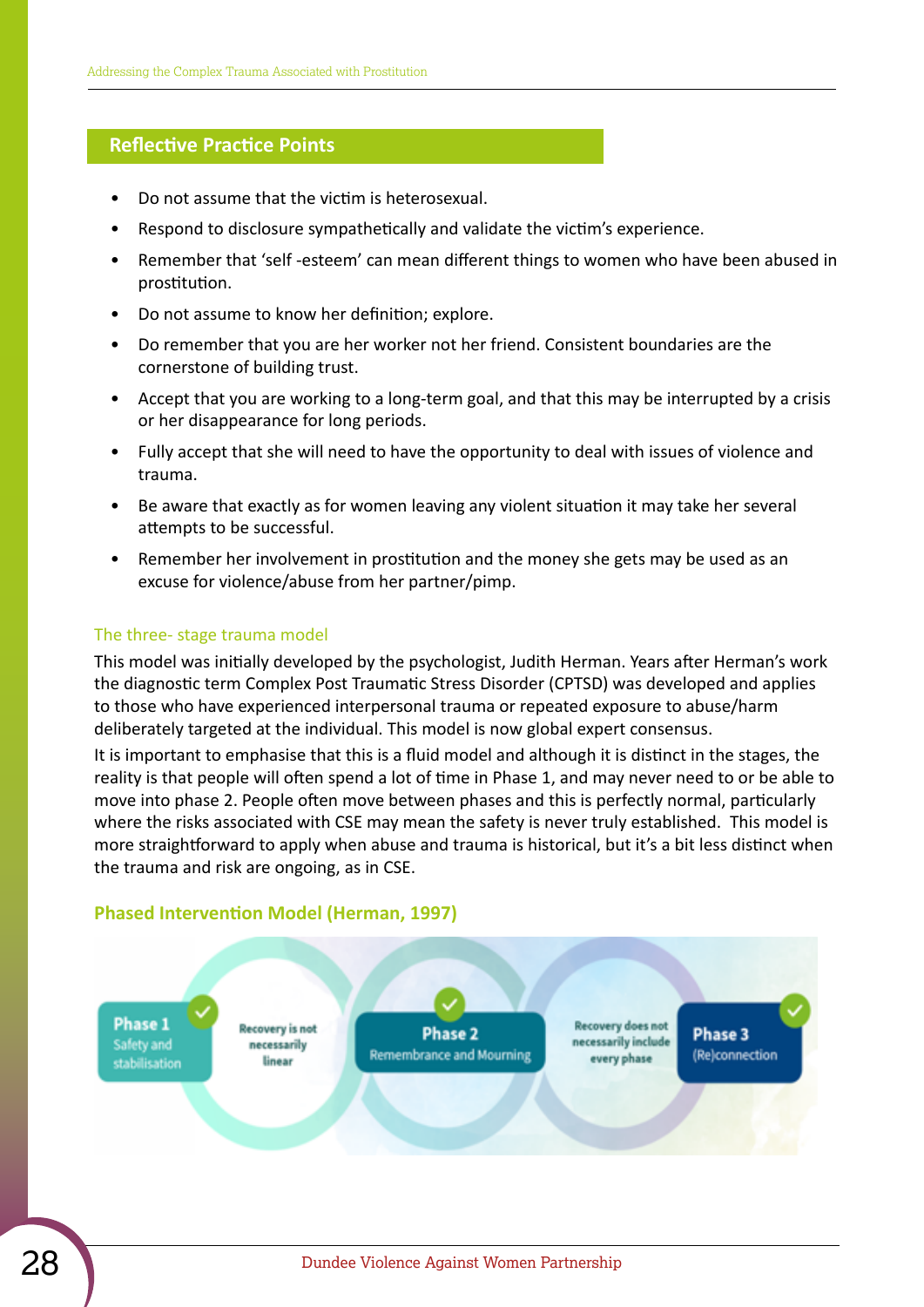Bullets summarise suggested outcomes at each stage.

#### **Phase 1 – Establishing safety and stabilising symptoms/problems**

The priority is addressing physiological safety needs before progressing onto more complex mental and social tasks:

- Normalising/Validating the woman's difficulties as an understandable reaction to their adverse experiences.
- Addressing basic physical health needs including sexual health needs.
- Promoting self -care physically and emotionally including adequate sleeping, eating patterns and exercise.
- Safe housing/living situation.
- Promoting self- protection and safety, engaging safety plan.
- Abstinence from illicit drug use and/or alcohol use

**Additional Note:** In early stages a person may struggle to abstain from use, particularly in the absence of alternative coping strategies. If the abuse is ongoing the substance use may function as means of surviving traumatic events and may also be a form of coercive control by abuser(s). It would therefore be useful to consider the woman's understanding of her substance use, the context in which it occurs and engage her in a conversation around what realistic goals might be for making a change to her use.

• Engaging in drug stabilisation programme

**Additional Note:** This needs to be the person's choice taking into account the context mentioned above. Initial conversations may be around whether person would like support to engage with specialist drug and alcohol services with an initial focus on assessment and understanding of use. Depending on outcome of assessment and motivation early goals may be on harm reduction and rationalising use. Establishing stabilisation with regards to substance use is important for moving on to higher intensity (phase 2 interventions) however this would not always mean complete abstinence, this often needs to happen in parallel. For example, we would differentiate between a lapse to illicit use in response to a discrete trauma related trigger (flashback for example) versus daily dependent use where the person is seeking intoxication and presenting intoxicated and where there is no sense a person can regulate emotions without relying on substances. Higher intensity intervention has the potential to be destabilising therefore it is important to be aware of the potential for relapse and to be able to access additional supports.

- Addressing financial issues such as budgeting and debt.
- Management of mental health symptoms (such as anxiety, depression) and developing skills to help manage these e.g. Grounding Techniques, self-soothing techniques that reduce the intensity of emotional distress.
- Developing crisis management and problem-solving skills.
- Identifying and engaging support networks.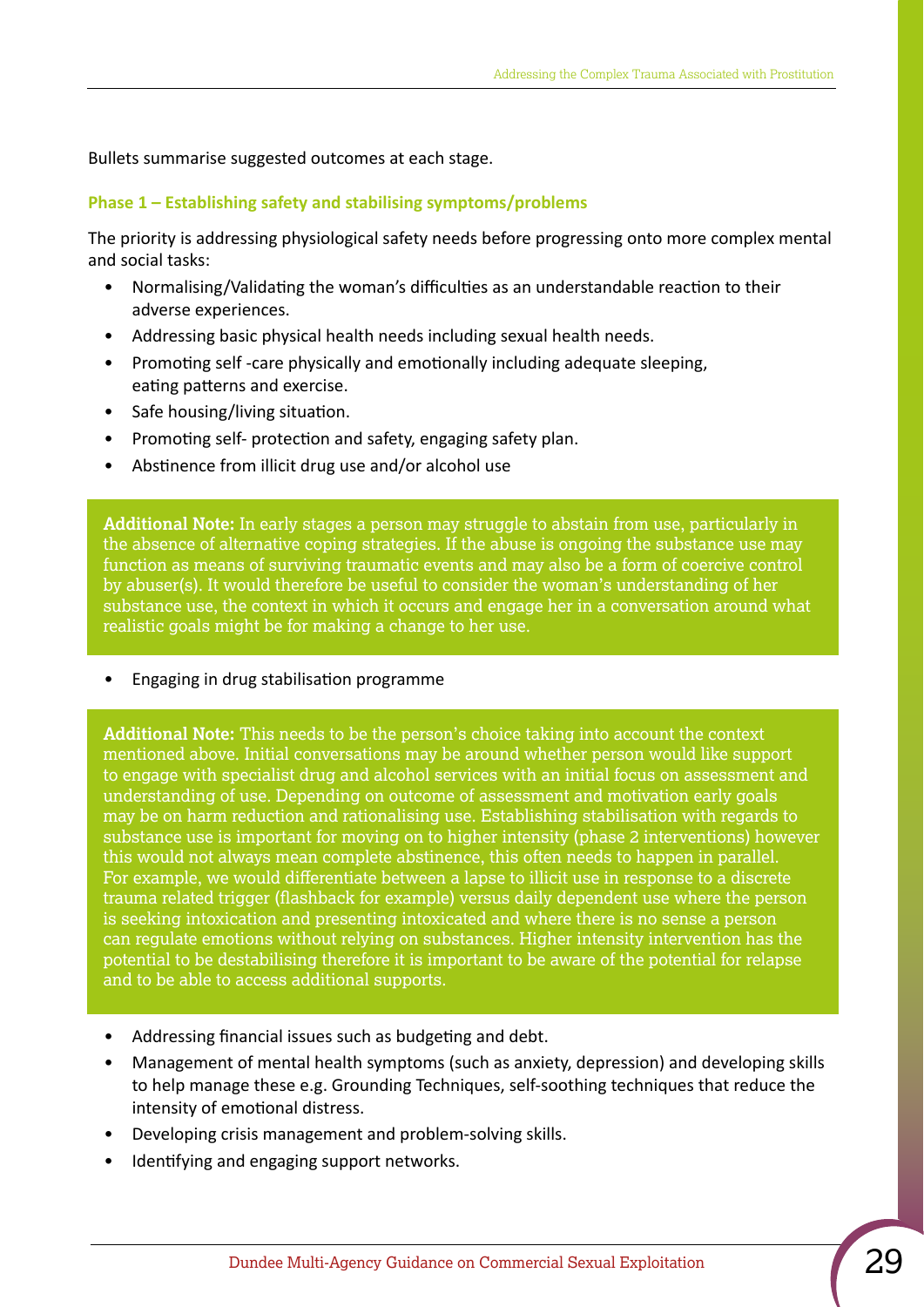- Develop responsibility for active engagement with supports available.
- Learning/Relearning skills to manage tenancy.
- Engaging routines such as keeping appointments.

#### **Phase 2 – Dealing with and healing from trauma**

This phase is usually undertaken by specialist services who have specialist training in delivering evidence-based interventions for trauma and complex trauma. This specialist work can be really helpfully augmented by staff who can support:

- Continued reinforcement with issues from stage one, safety remains paramount as does normalising/validating the woman's experiences.
- Extending healthy coping techniques.
- Relapse prevention.
- Building confidence and self -esteem.
- Development of longer-term goals.

In general, specialist intervention will usually involve:

- Exploration of woman's route into prostitution.
- Reframing woman's experience.
- Helping the woman to develop a coherent narrative of her experiences that she can identify with without her ability to function becoming impairs by overwhelming emotional distress.
- Exposure to memories that are avoided because of the distress the memory causes in the present.

#### **Phase 3 – Moving On**

- Seeking mutual friendships and developing new healthy relationships.
- Recovering/Developing aspirations and ambitions.
- Engaging more actively within community.
- Developing autonomy.
- Renewing family contact if it is safe to do so.
- Accessing training, education and employment.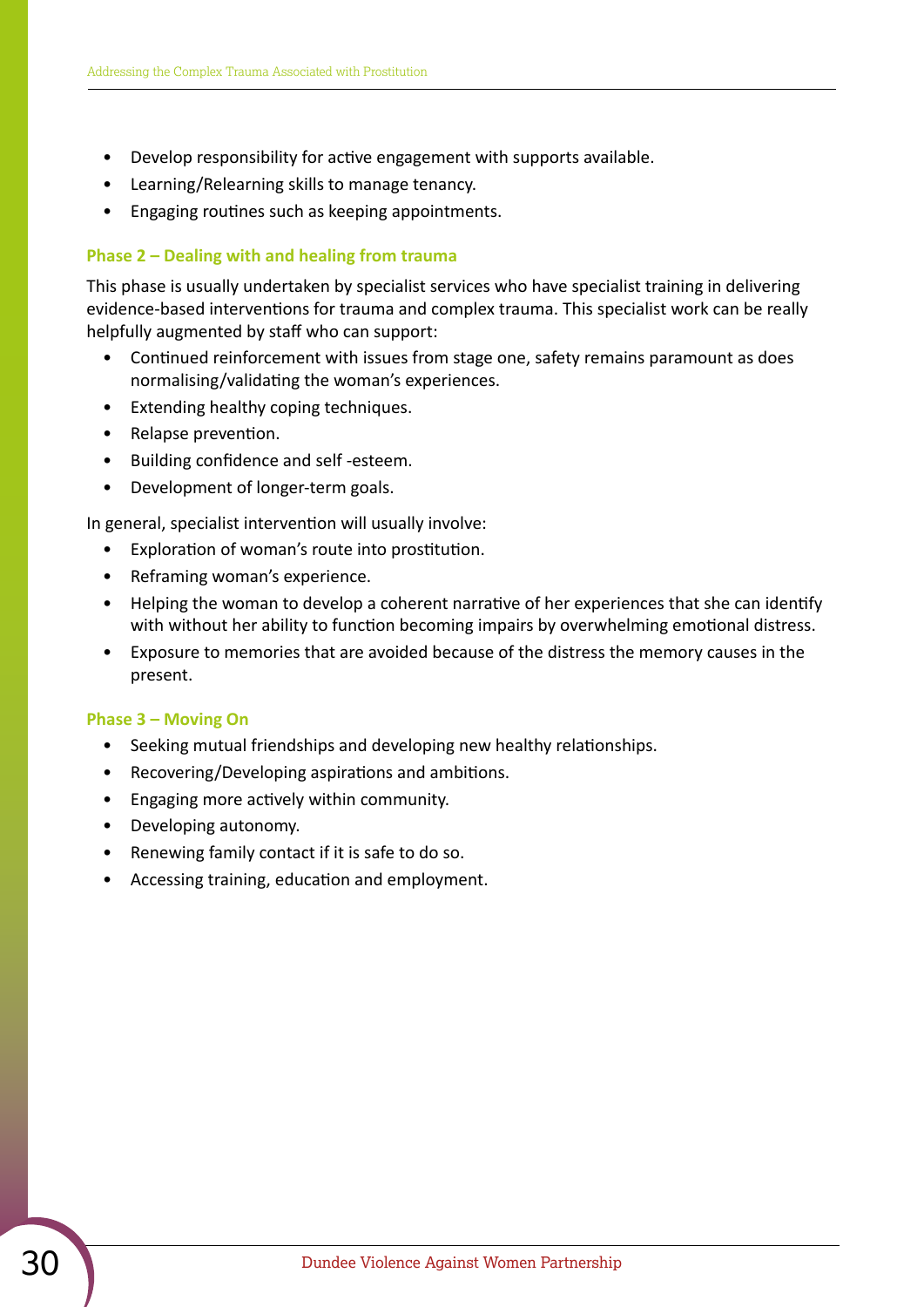# **Useful Contacts 8**

| <b>WRASAC</b> helpline                                                                                                                                                                                                            | 01382 201 291                                                                                                                                                                                                                                      |
|-----------------------------------------------------------------------------------------------------------------------------------------------------------------------------------------------------------------------------------|----------------------------------------------------------------------------------------------------------------------------------------------------------------------------------------------------------------------------------------------------|
| <b>Rape Crisis Scotland Helpline</b>                                                                                                                                                                                              | 08088 010302 (6pm - 12am)                                                                                                                                                                                                                          |
| <b>Scottish Domestic Abuse</b>                                                                                                                                                                                                    | 0800 027 1234 (open 24 hours)                                                                                                                                                                                                                      |
| <b>Click free helpline</b>                                                                                                                                                                                                        | 0300 124 5564<br>Monday, Tuesday, Friday: 09.00-11.00<br>Thursday: 18.00-21.00<br>Online chat: Monday and Tuesday: 12.00-16.00<br>Facebook messenger: Tuesday 18.00-21.00                                                                          |
| <b>Sexual and Reproductive Health</b><br>telephone triage line                                                                                                                                                                    | 01382 42 55 42 (Monday - Friday: 9.00 - 12.00)                                                                                                                                                                                                     |
| <b>Homelessness Advice Line</b>                                                                                                                                                                                                   | 0800 633 5843 or 01382 432001 (24 hours)                                                                                                                                                                                                           |
| <b>Multi-agency Independent Advocacy</b><br>(MIA) contact information                                                                                                                                                             | 01382 596 100                                                                                                                                                                                                                                      |
| <b>MARAC</b> co-ordinator                                                                                                                                                                                                         | 01382 596637                                                                                                                                                                                                                                       |
| <b>Sexual Assault Referral Network</b>                                                                                                                                                                                            | 0300 365 2001                                                                                                                                                                                                                                      |
| <b>Keep Well Service</b>                                                                                                                                                                                                          | 01382 424014 or 424052                                                                                                                                                                                                                             |
| <b>Health and Homeless Outreach Team:</b><br>Maria Barty (Mental Health Nurse)<br>Hazel Douglas (Adult Nurse)<br>Sandra Connelly (Mental Health Nurse)<br>Beverley Knight (Adult Keep Well Nurse)<br>Rachel McReady (Adult Nurse) | e: maria.barty@nhs.scot / t: 07815 558 488<br>e: hazel.douglas2@nhs.scot / t: 07500 105 928<br>e: sandra.connelly2@nhs.scot / t: 07976 710 327<br>e: beverley.knight2@nhs.scot / t: 07816 488 913<br>e: rachel.mcready@nhs.scot / t: 07562 366 872 |
| <b>Dundee Women's Aid</b>                                                                                                                                                                                                         | 01382 207099                                                                                                                                                                                                                                       |
| <b>The Corner</b>                                                                                                                                                                                                                 | e: office.corner@nhs.scot / t: 01382 206060                                                                                                                                                                                                        |
| <b>ISMS</b>                                                                                                                                                                                                                       | t: 01382 632542                                                                                                                                                                                                                                    |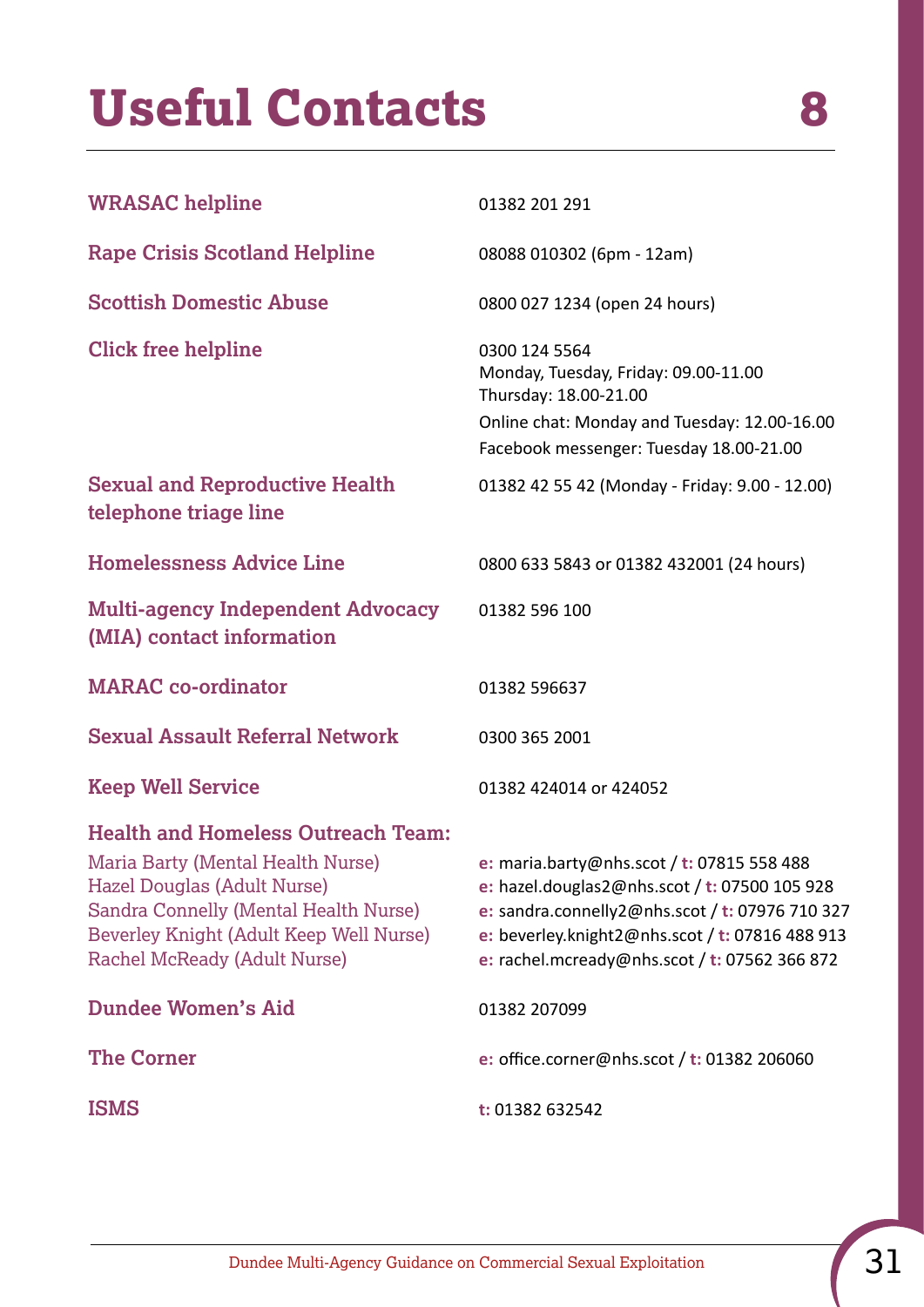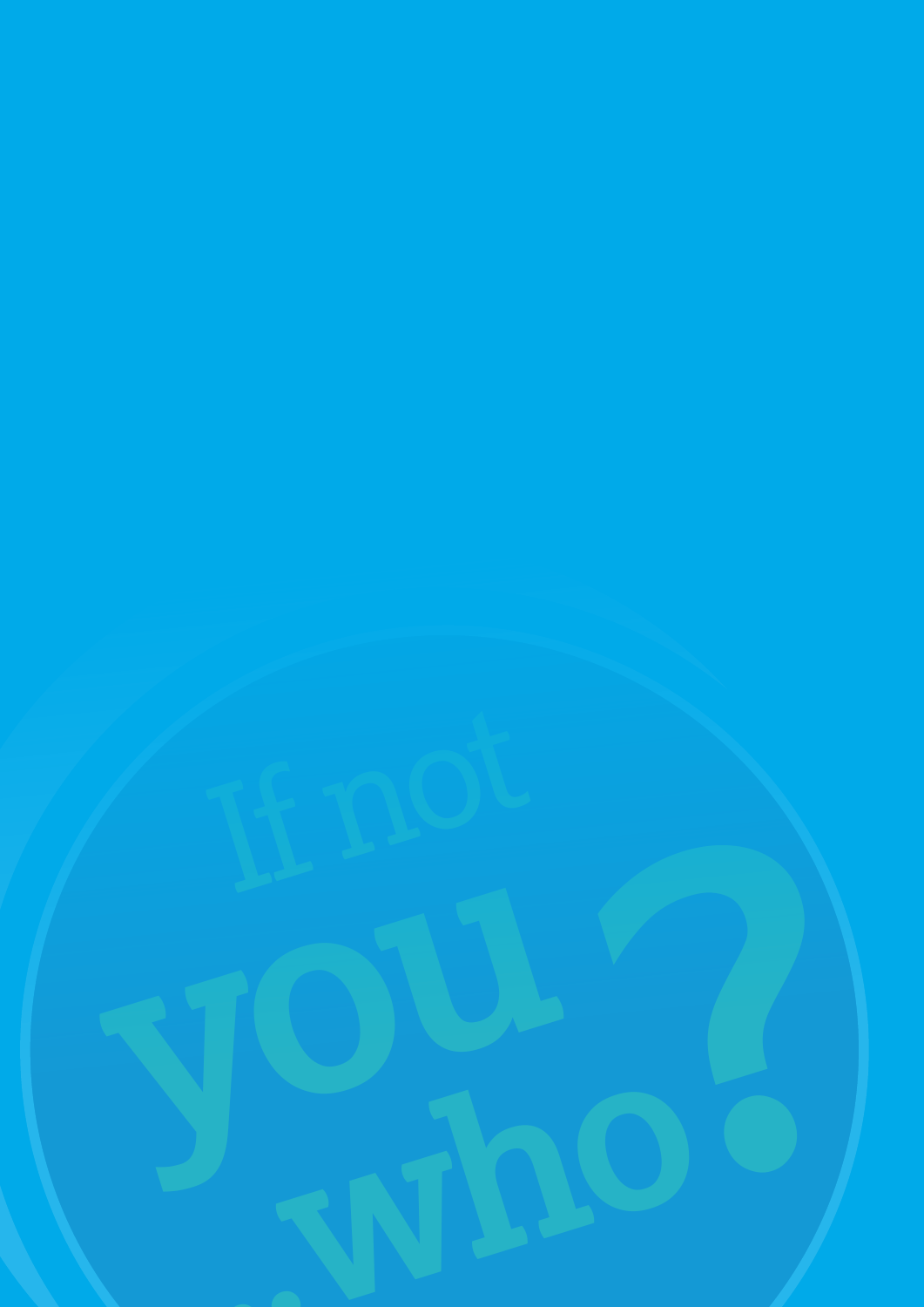# **Appendices 9**

# **Appendix 1**

Human Trafficking Guidance **http://www.dundeeprotects.co.uk/HTguidance.pdf**

# **Appendix 2**

Improvement Services Elected Members Briefing Note on Commercial Sexual Exploitation: **http://www.improvementservice.org.uk/documents/em\_briefing\_notes EM-Briefing-CSE.pdf** Employee Commercial Sexual Exploitation Guidance for NHS Staff (Scotland):

**http://www.healthscotland.scot/media/2098/gbv-commercial-sexual exploitation.pdf**

# **Appendix 3**

Services for Women directory **https://www.dvawp.co.uk/adult-experiencing-VAW/Specialist-Support**

# **Appendix 4**

Opening Doors Trauma Video **https://vimeo.com/274703693**

# **Appendix 5**

Recovery Road Map **This is now downloadable as an app from your app store**

# **Appendix 6**

**http://www.healthscotland.scot/publications/commercial-sexual-exploitation-what-healthworkers-need-to-know**

# **Appendix 7**

**Sexual and Reproductive Health Fast Track Referral Form (contraceptive counselling)** 

**Sent or email to:**  Val Clark Medical Secretary Tayside Sexual & Reproductive Health Service Ninewells Hospital, South Block, Level 7 Dundee DD1 9SY **Appendix 6**<br>
http://www.healthscotland.scot/publications/comm<br>
workers-need-to-know<br> **Appendix 7**<br> **Sexual and Reproductive Health Fast Track Referral Form or email to:**<br>
Val Clark<br>
Medical Secretary<br>
Tayside Sexual & Rep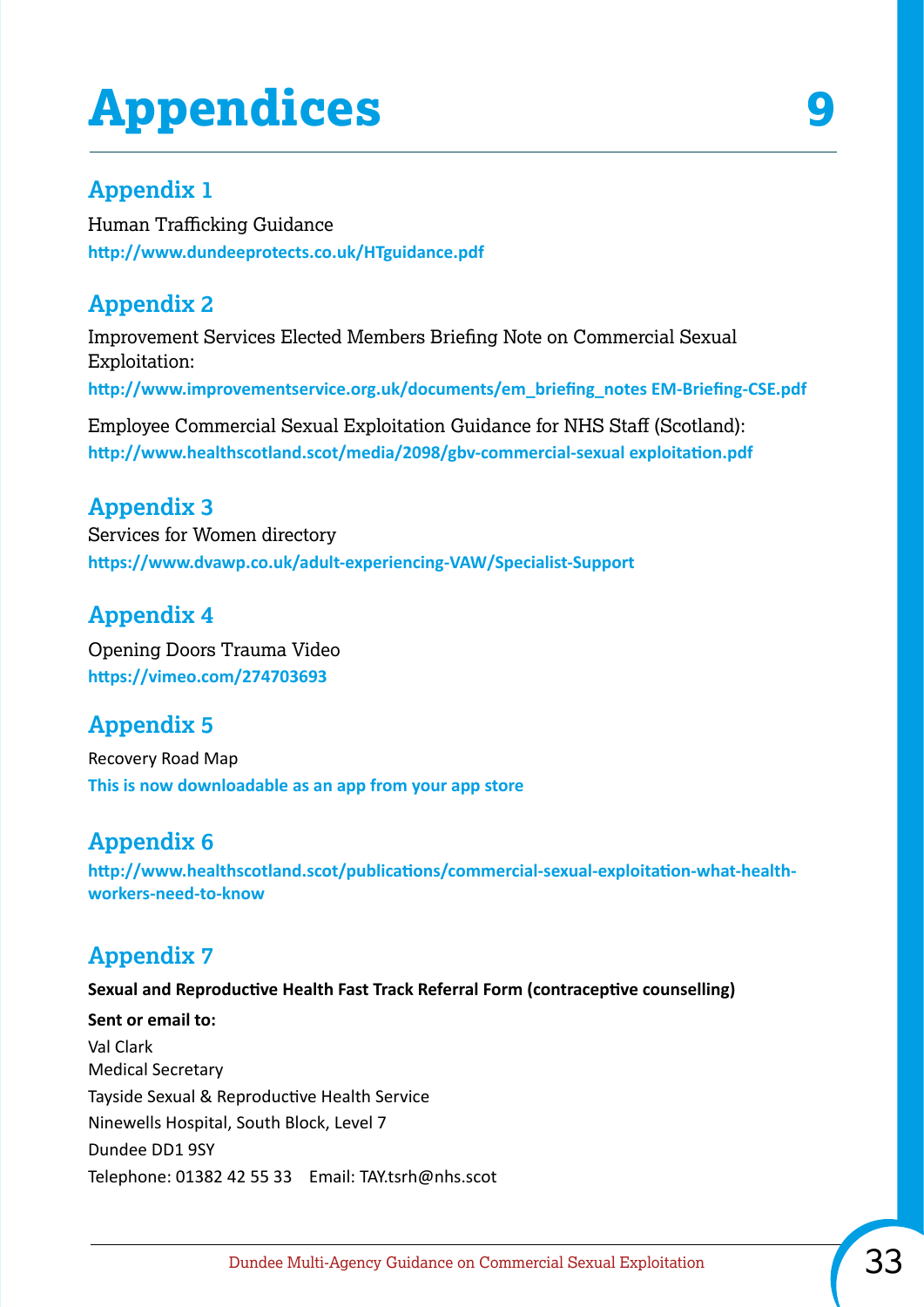#### **Sexual & Reproductive Health Service (TSRHS) for non-urgent Sexual & Reproductive Health appointments for vulnerable clients**

We aim to arrange an appointment for your client within 10 working days after receiving your letter.

Please call us or ask your client to call one of our triage nurses at the TSRHS Central Line (01382 425542; Monday - Friday 9:00am - 12:00am) to arrange a more urgent appointment (for example for emergency contraception, acute STI symptoms etc.) if necessary.

| <b>Client details</b>                                                                                                                                       |  |  |
|-------------------------------------------------------------------------------------------------------------------------------------------------------------|--|--|
| First and last name:                                                                                                                                        |  |  |
| CHI number:                                                                                                                                                 |  |  |
| Address:                                                                                                                                                    |  |  |
| Landline number:                                                                                                                                            |  |  |
| Mobile number:                                                                                                                                              |  |  |
| Any additional requirements (interpreter etc):                                                                                                              |  |  |
| Please delete below any mode of communication the client is NOT consenting to:                                                                              |  |  |
| The patient is consenting to be contacted by Tayside Sexual & Reproductive Health Service (TSRHS)<br>by letter/ phone call (landline)/ phone call (mobile). |  |  |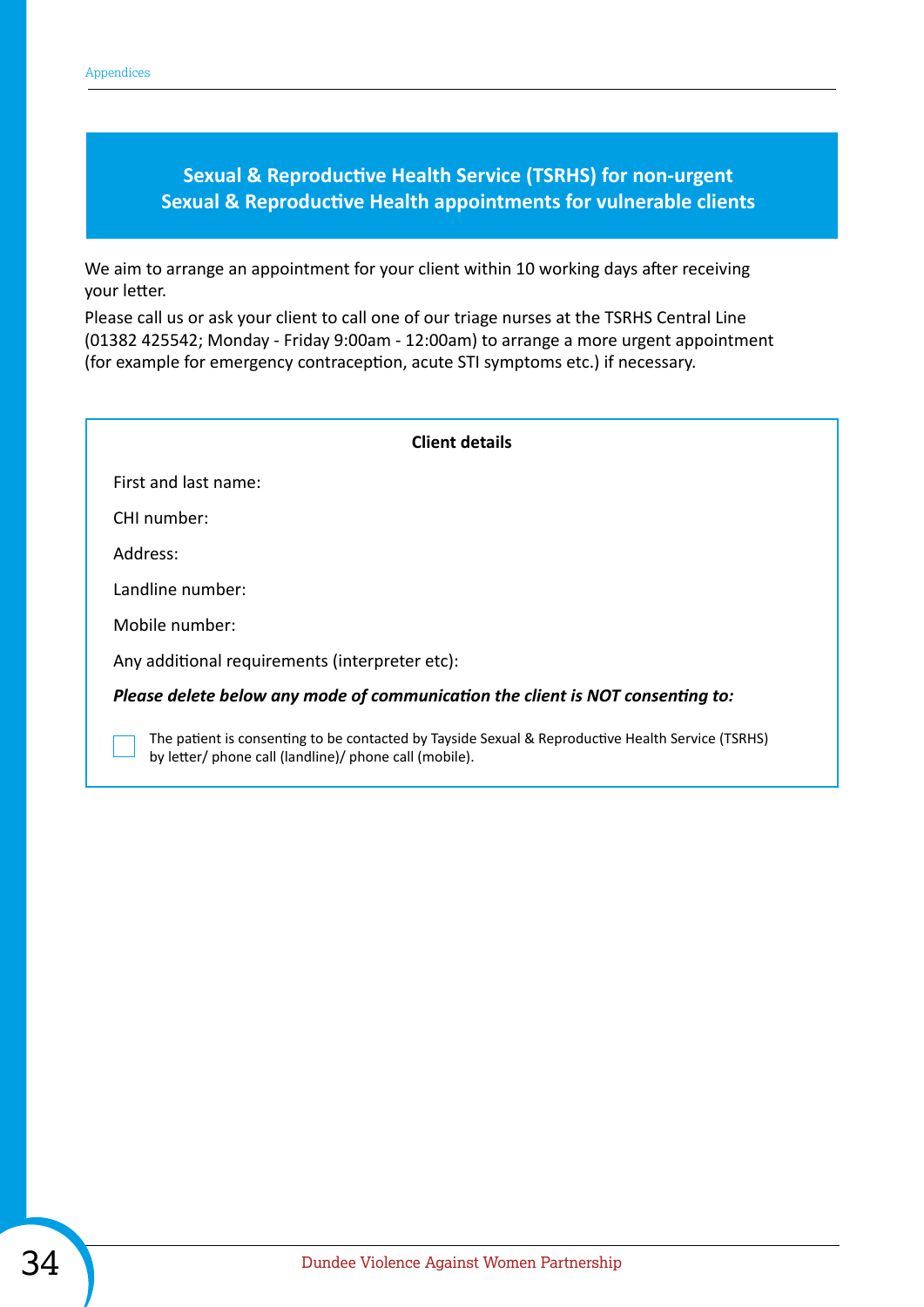Date:

Dear Sexual & Reproductive Health Service team,

Please arrange contraceptive counselling in one of your clinics for this client who is at risk of pregnancy and unable to find an acceptable and suitable contraceptive method.

Problems with contraceptive methods (side effects, method failure, complications):

Additional relevant information (please tick which applicable and give details):

 $\Box$  Repeat termination(s) and/or unplanned pregnancies:

| $\Box$ Child(ren) in care: |  |
|----------------------------|--|
|----------------------------|--|

 $\Box$  Learning disability:

 $\Box$  Gender- based violence:

- $\Box$  Drug use:
- $\Box$  Alcohol use:
- $\Box$  Mental health problems:
- | Homelessness:
- $\Box$  Complex medical history, drug interactions or contraindications to contraception:
- $\Box$  Other:
- Any other comment:

Other agencies involved:

Kind regards,

Referring project or support worker (name):

Referring project or support worker (signature):

Job title:

Referring organisation/agency/ service:

Contact number:

E-mail:

#### *Additional information:*

*We are happy to acknowledge the receipt of your referral and share the details of the appointment time and location made if required. Any support to help the client to attend her appointment is very much appreciated. Nonetheless, we will not be able to keep you informed if the client attended or not. Additionally, due to the confidential nature of a medical consultation, support workers usually not invited into a consultation or informed about the outcome of the consultation.*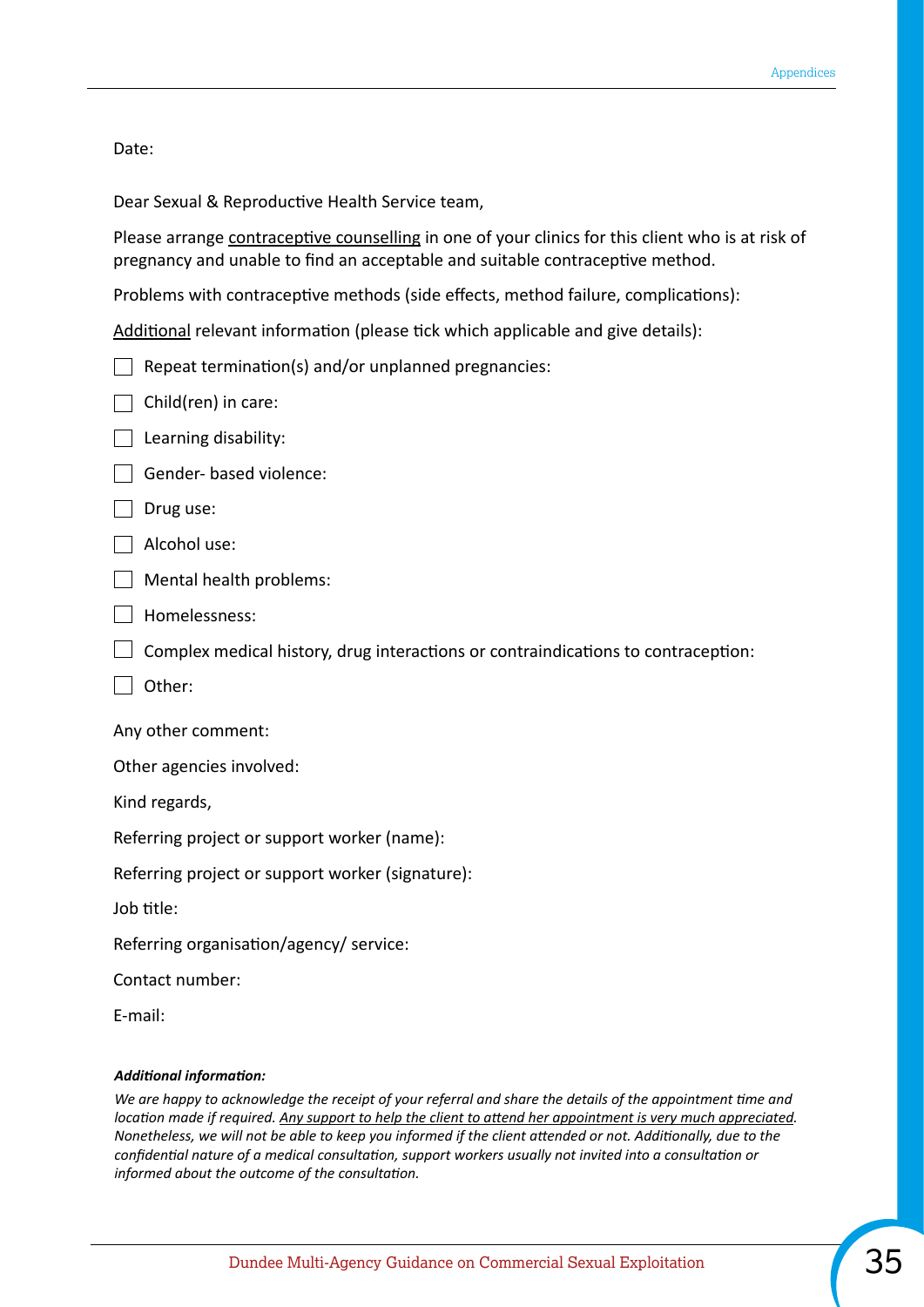# **Appendix 8**

**Sexual Health Questions for staff to ask -** The questions that would be most sensitive to detect STI risk/pregnancy risk/contraceptive and smear need are:

#### **Women**

- Are you up to date with your smear tests?
- Are you sexually active and if so are you using contraception or planning to get pregnant?
- When was your last period and have you had have you had sex without contraception since your last period or within the last three weeks?

#### **Women and men**

- Have you had a new partner in the last year or since your last STI test?
- Do you have any symptoms that make you think you might have an STI?

#### **Sexual and Reproductive Health: Frequently Asked Questions**

About sexually transmitted infections (STIs)

#### **1. Why should I have an STI test?**

STIs are common and often have no symptoms. Anyone can get an STI from sexual partner but you might be at higher risk if:

- you have had a new sexual partner in the last year
- you have not used condoms every time
- you are under 25 years old
- you either pay for sex or been paid for sex (in money or favours)
- you have been sexually assaulted
- you are a gay or bisexual man

#### **2. What symptoms should I look out for?**

All STIs can be silent so you might not notice any symptoms. If you think you are at risk of an STI get tested anyway. Some symptoms might be:

#### **Men**

- Pain or burning passing urine
- Discharge from the end of your penis
- Pain or swelling in your testicles
- Genital ulcers or lumps
- Unexplained rashes

#### **Women**

- Change in vaginal discharge
- Lower abdominal pain
- Bleeding between periods or after sex
- Genial ulcers or lumps
- Unexplained rashes

If you feel unwell or have serious symptoms it is important that you seek urgent medical advice from your GP, NHS 24 or Accident and Emergency.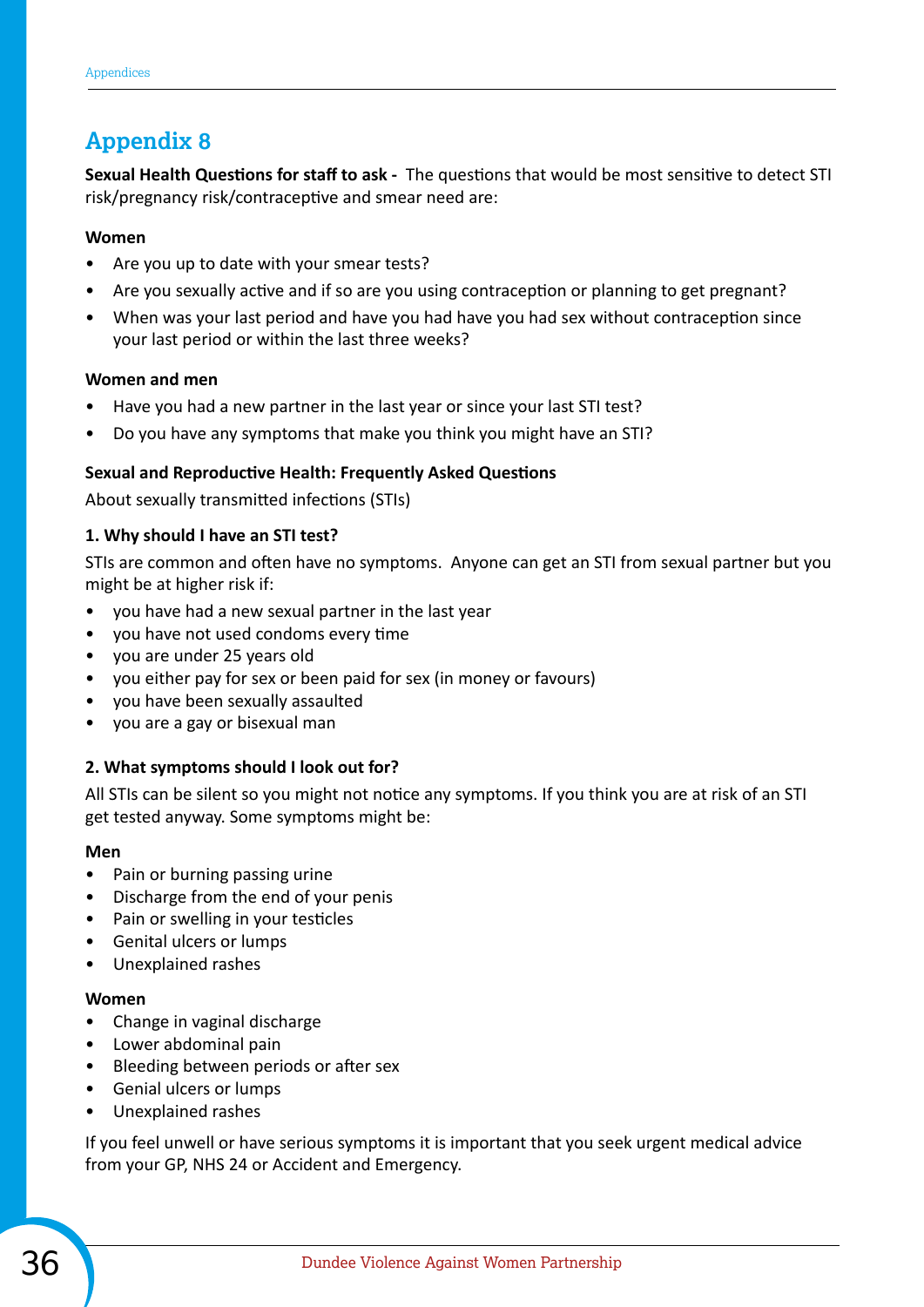#### **3. Where can I get an STI test and what tests will I get?**

You can get a test from:

• The Cairn Centre: Harm reduction nurse Ask staff or your key worker for the best time to get a test. You can also get tested at the Sexual Health Clinic at Ninewells Hospital.

You will be offered tests for the following infections:

- Chlamydia
- Gonorrhoea
- HIV
- Syphilis
- Hepatitis B and C (if you haven't been checked recently)
- Thrush/bacterial vaginosis/trichomonas (depending on your symptoms) Genital warts and herpes can be diagnosed if you have symptoms

#### **4. How can I protect myself against STIs?**

The best way to protect you against STIs is to use condoms every time with every partner. If you want to stop using condoms with a regular partner then you should both get tested before you have sex without a condom.

You can get a vaccine (3 or 4 jags) to prevent hepatitis B. Ask staff where you can get this from. If you are a man who has sex with other men sexual health could offer you a vaccine that helps prevent anal/ throat cancer and genital warts, and discuss medication to prevent HIV infection.

#### **About smear tests**

#### **1. Why should I get a smear test?**

Smear tests help prevent developing cervical cancer by finding changes on your cervix (neck of your womb) that might become cancer in the future without treatment.

#### **2. When should I get a smear test?**

Smear tests now start when you are 25 years old and you should have one every five years. As long as your GP has an up-to-date address for you then you will automatically be sent a letter every time you need one. It is important that your GP knows your current address. If you think you need a smear and haven't received a letter then please speak to your key worker or ask your GP.

#### **About pregnancy tests**

#### **1. Where can I get a pregnancy test?**

You can get a test from:

- The Cairn Centre: Harm reduction nurse
- Sexual Health clinic at Ninewells Hospital
- Your GP or practice nurse
- Your pharmacy/supermarket (but you will have to pay for it)

Ask staff or your key worker about getting a test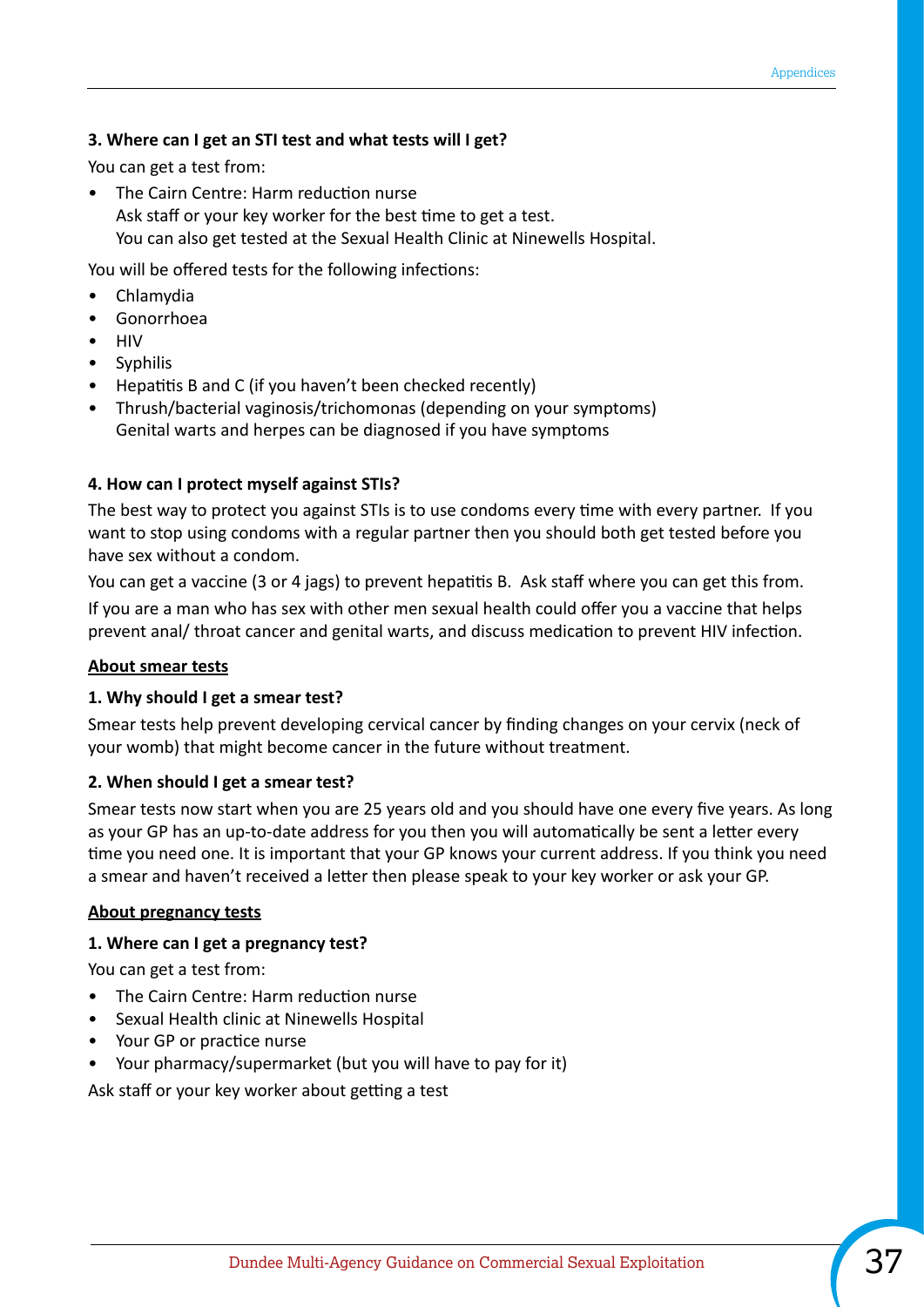#### **2. When is the best time to do a pregnancy test?**

A pregnancy test will be able to tell you if you are pregnant three weeks after having sex without any contraception or if there was a condom failure. If you have had sex without contraception in the last 5 days then you might get emergency contraception. See the details below for how to get this.

#### **3. What should I do if I want to get pregnant?**

Your key worker will be happy to discuss your plans with you. If you are trying to get pregnant then make sure you take folic acid and make plans with your key worker so that you are in the best possible health to support a healthy pregnancy.

#### **About contraception**

#### **1. Do I need emergency contraception?**

If you have had sex without any contraception in the last 5 days then you might get emergency contraception. You may be able to get emergency contraception at other times, please contact Sexual Health services to speak to someone. There are two types of pills emergency oral contraception as well as an emergency coil. These will help prevent an unwanted pregnancy.

#### **2. Do I need contraception if I don't get periods?**

You can still get pregnant if you don't have periods. If you don't want to be pregnant then you should get a pregnancy test to check you are not pregnant and start using contraception.

#### **3. What types of contraception can I get?**

- The implant ("rod") this is a plastic rod that lasts for 3 years. It is inserted into the skin under your arm using local anaesthetic and you will not feel it. This is a very reliable method as you don't have to remember anything.
- The IUD/IUS ("coil") this is a small device that lasts for 5 to 10 years. It is inserted into your womb by a nurse or doctor. This is a very reliable method as you don't have to remember anything. The hormone coil (Mirena) can also help with heavy or painful periods.
- The pill this is a good method if you remember to take it every day
- The patch this is like the pill except it is worn like a sticker which you change every week. This is a good method if you remember to keep an eye on it and change it every week.

#### **4. Where can I get contraception?**

- Sexual Health clinic at Ninewells Hospital
- Your GP or practice nurse
- A chemist or pharmacist (for emergency contraception only)

#### Contact details

- Sexual and Reproductive Health Service at Ninewells Hospital Tel: 01382 425542 www.sexualhealthtayside.org
- NHS 24 (for urgent advice about symptoms or concerns) Tel: 111 Developed by Tayside Sexual and Reproductive Health Service

November 2020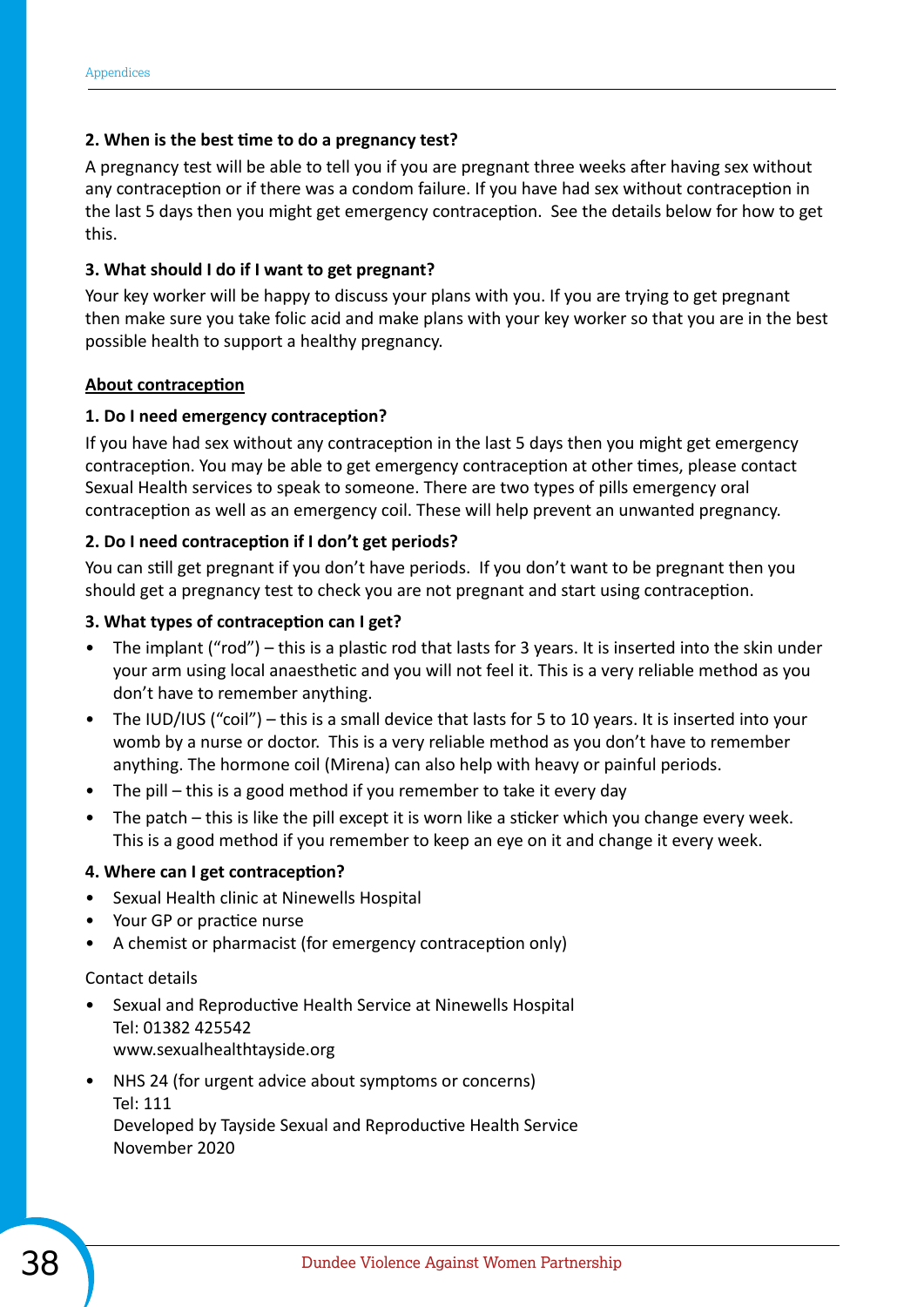# **Appendix 9**

#### **Signs of trafficking and exploitation**

#### **SEXUAL EXPLOITATION INDICATORS**

- Women escorted from where they live to where they work and back and appear never to go out socially.
- Women working long hours or having no or few days off.
- Women with very limited amounts of clothing of which a large proportion is sexual
- Never going to the shop, doctors, bank etc without an escort.
- Not having cash or seen handing cash over to others.
- Food etc paid for by others.
- No ID when asked for it
- Multiple female foreign nationals living at the same address.
- Occupants or premises change frequently
- Make callers day and night only for a short time
- Sexual debris such as condoms, calling cards

#### **LABOUR EXPLOITATION INDICATORS**

- Individuals or group of people living on industrial properties and leaving only infrequently or not at all
- No proper sleeping place
- Degraded overcrowded conditions ie, 12 people in a 2 bed house
- Any evidence that people are having to pay for equipment, clothing food or accommodation that is deducted from pay.
- Subject to insults threats or violence
- Never or rarely leaving premises for social reasons
- Occupents change regularly.
- Van transported at unusual times of the day and/or night.
- Workers movements are monitored and/or controlled by others.
- Workers may seem fearful of employers, police or any other external agency and poorly integrate with the wider community.
- Employers, or someone else, is holding their passport and/or legal documents.
- Workers have no days off or holiday time.
- Workers display signs of physical abuse i.e. bruises, cuts and signs of untreated medical problems.
- Workers display signs of malnutrition, dehydration, exhaustion and poor personal hygiene

#### **DOMESTIC SERVITUDE INDICATORS**

- Living with a family but not eating with the rest of the family
- Rarely allowed to leave the house unless employer is with them.
- No proper sleeping place
- They are subject to mental, physical, sexual abuse, threats or other cruelty.
- A child, may have poor attendance at school, no access to education and no time to play with its peers
- Only given left over food to eat, show signs of malnutrition, dehydration
- Subjected to insults, abuse, threats or violence.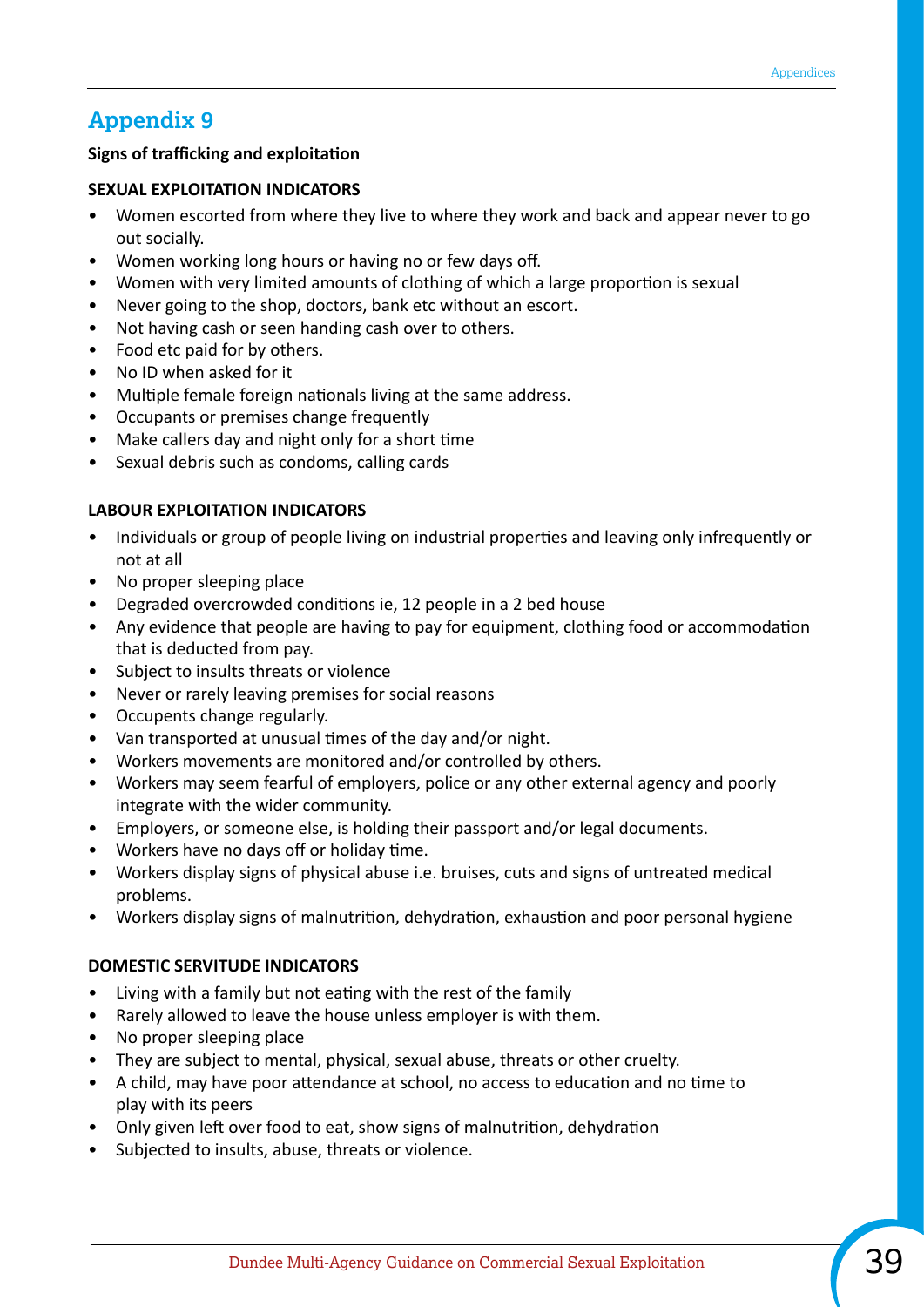#### **ADDITIONAL GENERAL TRAFFICKING INDICATORS**

- Their appearance suggests general physical neglect
- They may move location frequently
- They are not registered with a GP, Nursery or School
- They have old or serious injuries left untreated or treated late and are vague and reluctant to explain the injury
- They give a vague and inconsistence explanation of where they live, attend school or work
- Poor nutrition
- May appear withdrawn and submissive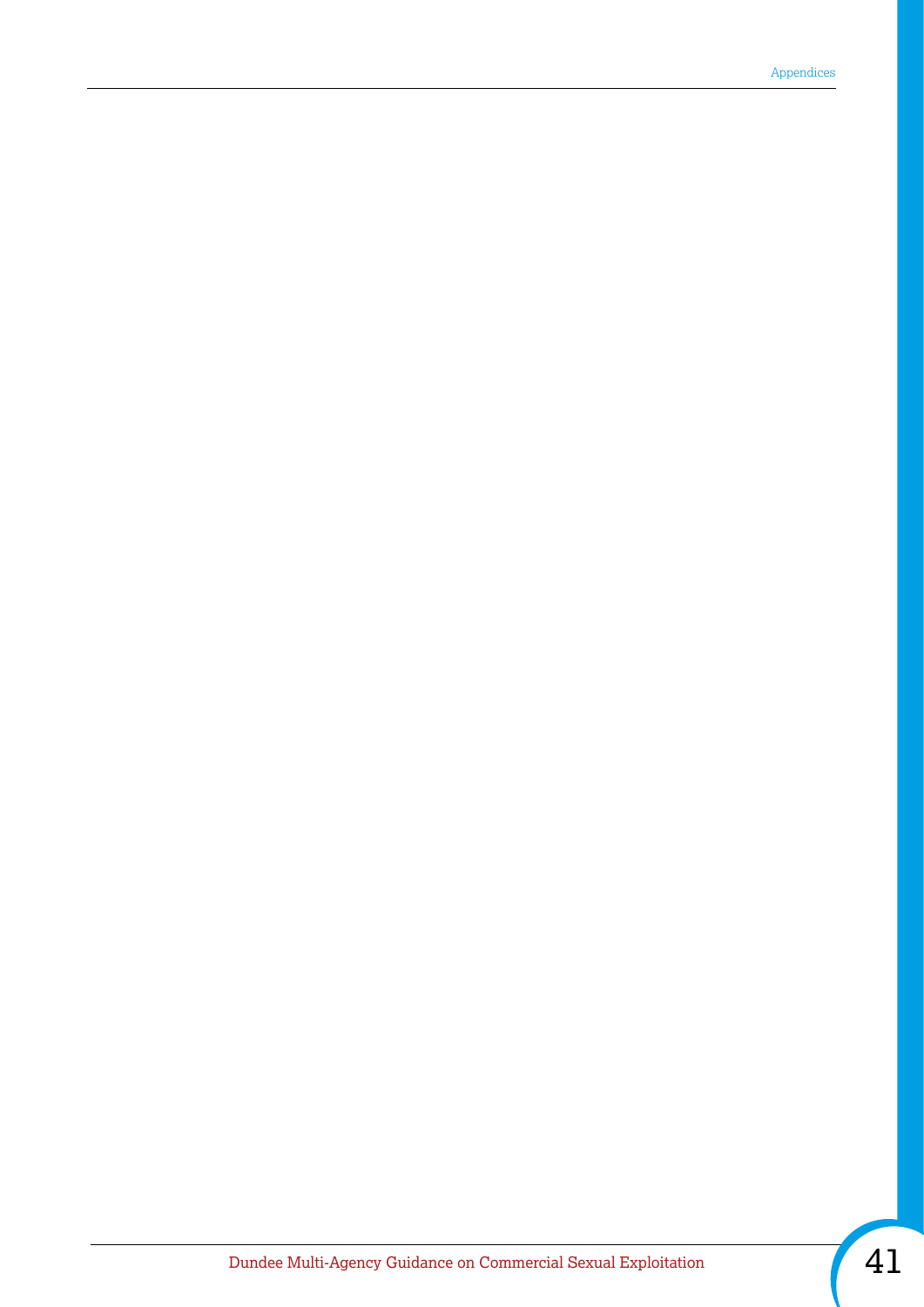Dundee Violence Against Women Partnership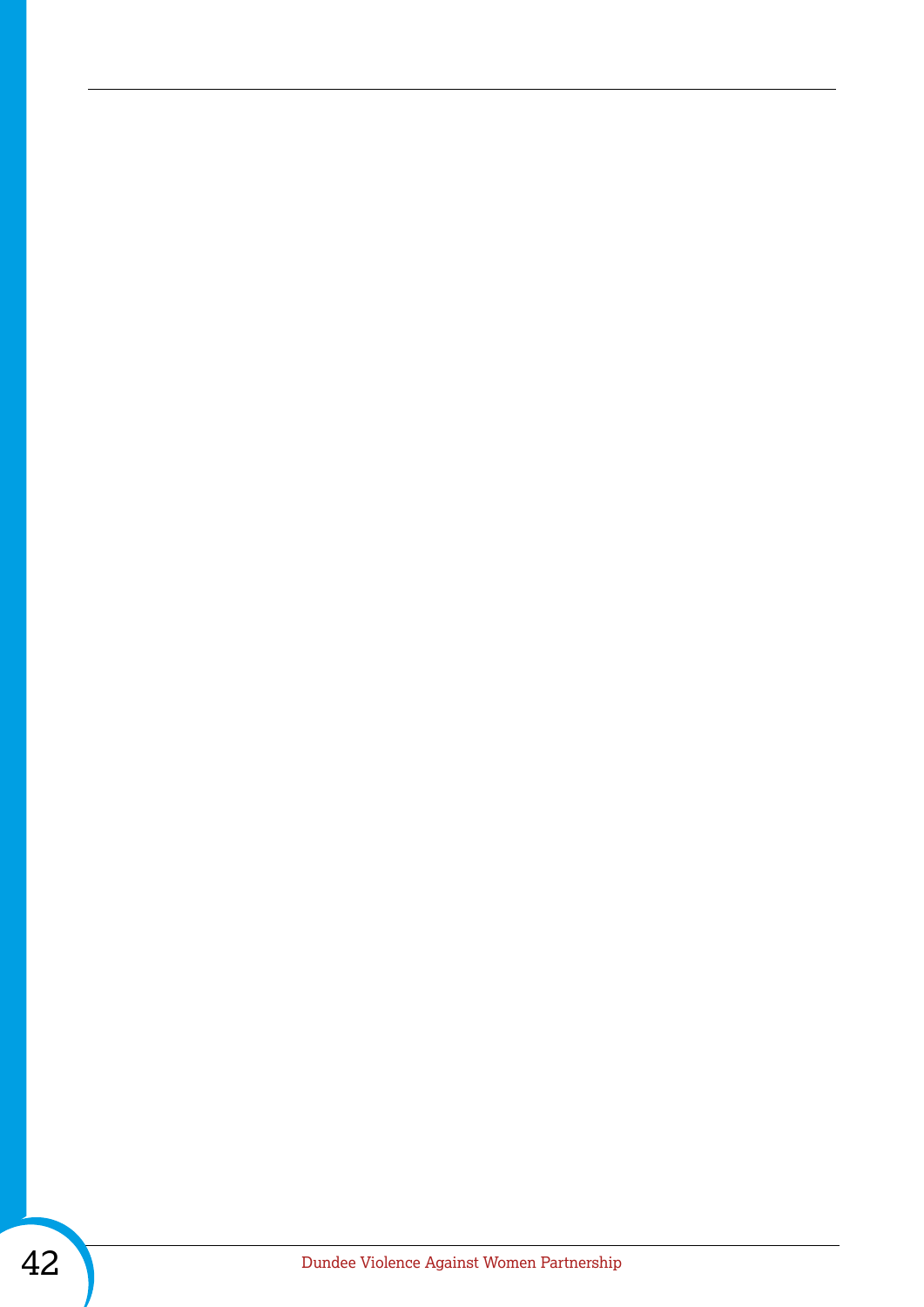Dundee Multi-Agency Guidance on Commercial Sexual Exploitation 43